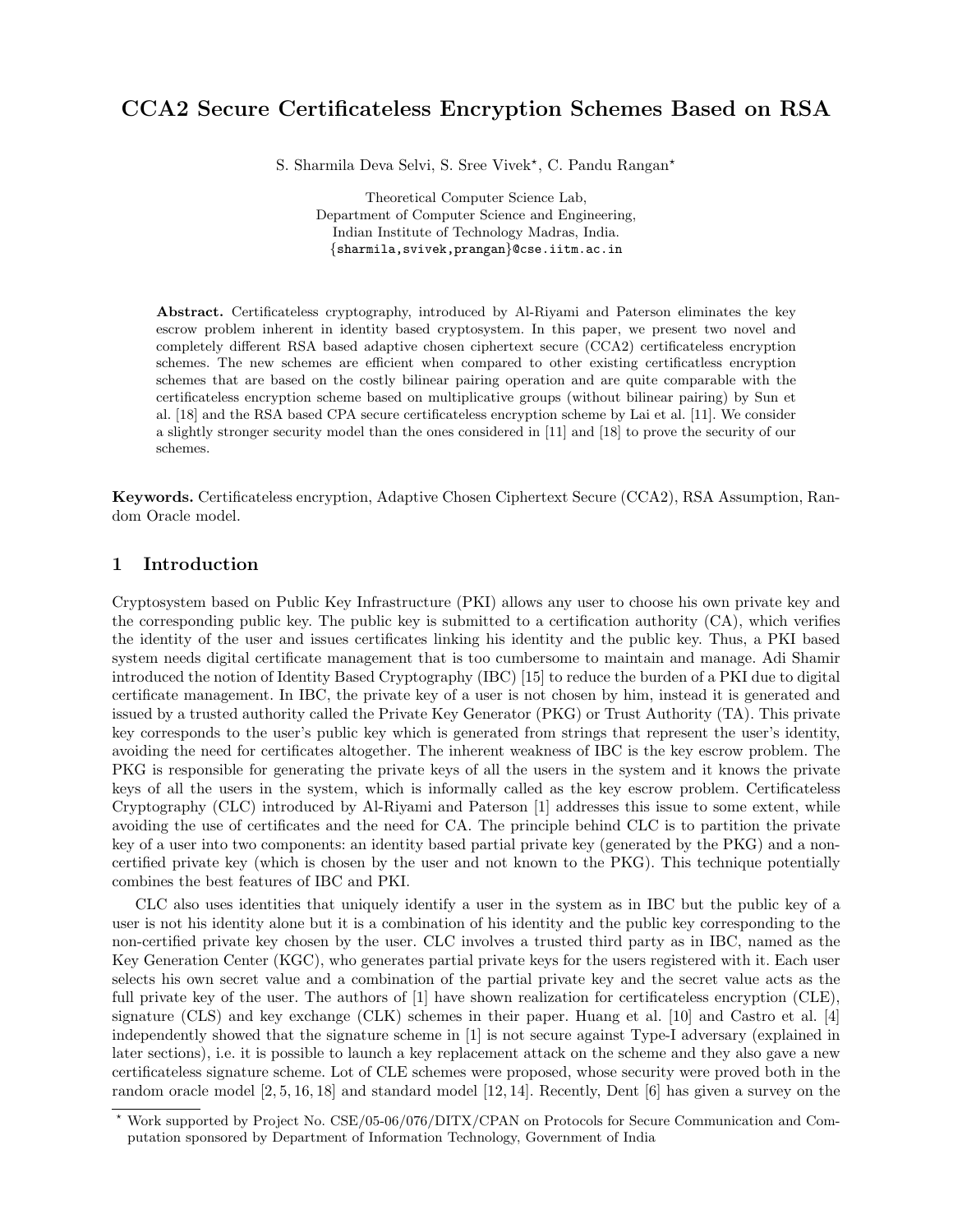various security models for CLE schemes, mentioning the subtle difference in the level of security offered by each model. Dent has also given the generic construct and an efficient construction for CLE. The initial constructs for certificateless cryptosystem were all based on bilinear pairing [5, 16, 12, 14]. Baek et al. [2] were the first to propose a CLE scheme without bilinear pairing. Certificateless cryptosystem are prone to key replacement attack because the public keys are not certified and anyone can replace the public key of any legitimate user in the system. The challenging task in the design of certificateless cryptosystem is to come up with schemes which resists key replacement attacks. The CLE in [2] did not withstand key replacement attack, which was pointed out by Sun et al. in [18]. Sun et al. fixed the problem by changing the partial key extract and setting public key procedures.

Related Works. Both the aforementioned schemes, namely [2] and [18] were based on multiplicative groups. Lai et al. in [11] proposed the first RSA-based CLE scheme. They have proved their scheme secure against chosen plaintext attack (CPA). In fact they left the design of a CCA secure system based on RSA as open. One may be tempted to think that the CPA secure scheme of Lai et al. in [11] can be made CCA secure by using any well known transformations like [9], [8] but giving access to the secret value of the target identity and strong decryption oracle to the Type-I adversary makes the resulting scheme insecure. Moreover, the scheme in [11] cannot be directly extended to a CLE scheme, whose Type-I and Type-II security relies on RSA assumption without making considerable changes in the scheme, hence we design a totally new scheme from scratch.

Our Contribution. In this paper, we propose two CLE schemes. The Type-I security of the first scheme is based on the RSA assumption and the Type-II security is based on the composite computational Diffie Hellman assumption (CCDH). Both Type-I and Type-II securities of our second scheme are based on the RSA assumption. Thus, we provide a scheme which is partially RSA based (like [11], but CCA2 secure) and another scheme which is fully RSA based. We formally prove both our schemes to be Type-I and Type-II secure under adaptive chosen ciphertext attack (CCA2) in the random oracle model. This is the strongest security notion for any encryption scheme. One of the striking features of our schemes is the novel key construction algorithm, which is completely new and different from other key constructs used so far in designing CLE. Moreover, the security model for the two existing secure schemes, [11] and [18] do not provide access to the secret value corresponding to the target identity during the Type-I confidentiality game. We also provide the strong decryption oracle for Type-I adversary. Strong decryption oracle means the decryption corresponding to a ciphertext is provided by the challenger even if the public key of a user is replaced after the generation of the ciphertext [6]. We provide these oracle queries to the Type-I adversary of both the schemes and prove the security of our schemes in this stronger model. We stress that our second scheme is the major contribution in this paper and the first scheme is a stepping stone towards our fully RSA secure scheme. Even though computation of bilinear pairing has become efficient, finding out pairing friendly curves are difficult [7] and most of the efficient curves and means of compressing are patented. Thus, we have only a hand full of elliptic curves that support pairing for designing cryptosystem. Besides, since the RSA patent expired in the year 2000, designing cryptographic schemes based on RSA assumption gets more attention these days. Hence, the research in pairing free protocol is a very important and worthwhile effort.

We use the following well known hard problems to establish the security of our new schemes:

**Definition 1.** (The RSA Problem): Given an RSA public key  $(n, e)$ , where  $n = pq$ , p, q,  $(p - 1)/2$  and  $(q-1)/2$  are large prime numbers, e is an odd integer such that  $gcd(e, \phi(n)) = 1$  and  $b \in_R \mathbb{Z}_n^*$ , finding  $a \in \mathbb{Z}_n^*$ such that  $a^e \equiv b \pmod{n}$  is referred as the RSA problem.

An RSA problem solver with  $\epsilon$  advantage is a probabilistic polynomial algorithm  $A_{RSA}$  which solves the RSA problem and  $\epsilon = Prob[a \leftarrow A_{RSA}(n, e, b = a^e)].$ 

Definition 2. (The Composite Computational Diffie Hellman Problem (CCDH) [17], [13]) Given  $p, q, n, \langle g, g^a, g^b \rangle \in \mathbb{Z}_n^*$ , where n is a composite number with two big prime factors p and q, also  $(p-1)/2$  and  $(q-1)/2$  are prime numbers, finding g<sup>ab</sup> mod n is the Composite Computational Diffie Hellman Problem in  $\mathbb{Z}_n^*$ , where  $a, b \in \mathbb{Z}_n^{odd}$ .

The advantage of any probabilistic polynomial time algorithm A in solving the CCDH problem in  $\mathbb{Z}_n^*$  is defined as

$$
Adv_{\mathcal{A}}^{CCDH} = Pr\left[\mathcal{A}(p,q,n,g,g^a,g^b) = g^{ab} \mid a, b \in \mathbb{Z}_n^{odd}\right]
$$

The CCDH Assumption is that, for any probabilistic polynomial time algorithm A, the advantage  $Adv_{\mathcal{A}}^{CCDH}$ is negligibly small.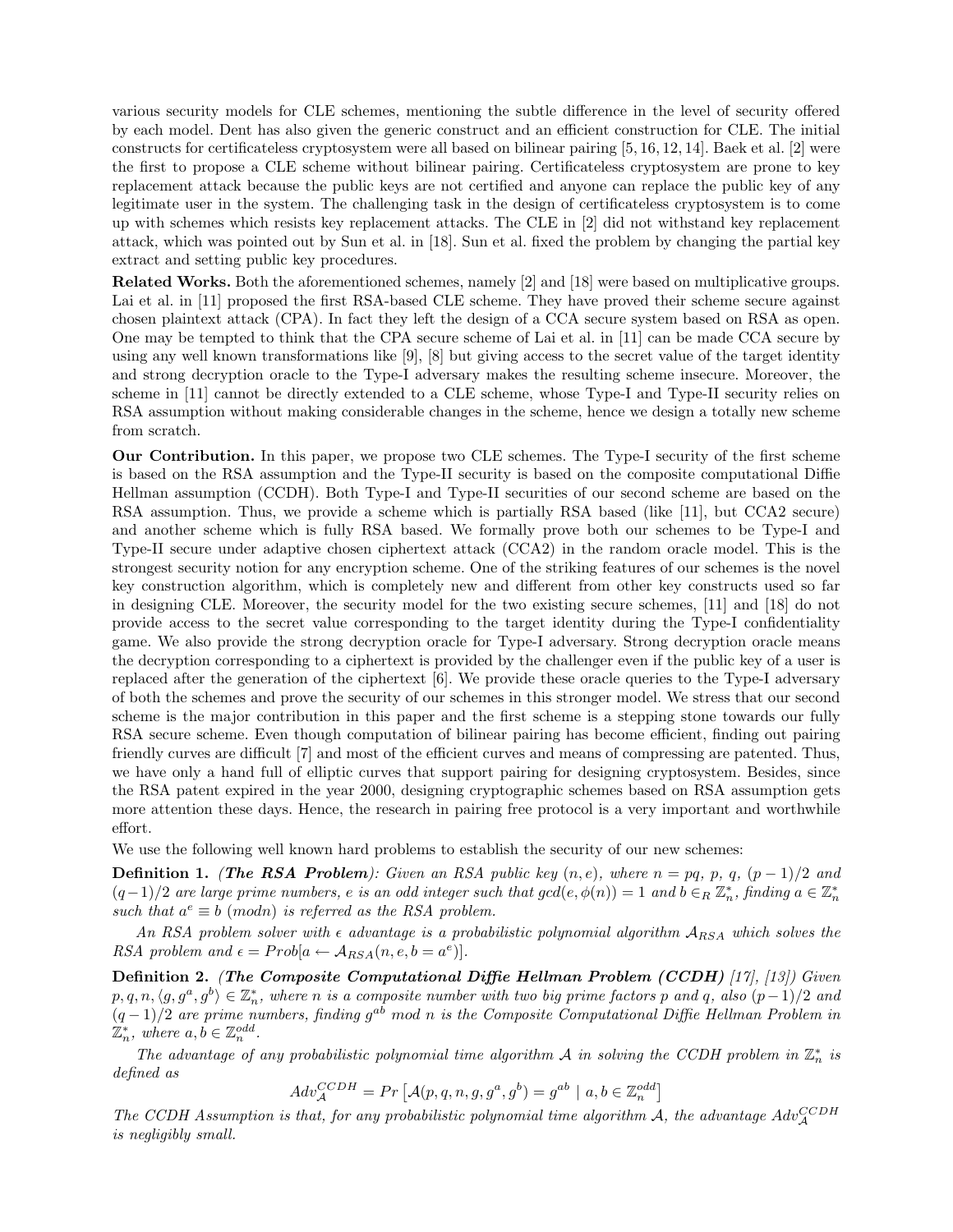# 2 Framework and Security Models

In this section, we discuss the general framework for CLE. We adopt the definition of certificateless public key encryption, given by Baek et al. [2]. Their definition of CLE is weaker than the original definition by Al-Riyami and Paterson [1] because the user has to obtain a partial public key from the KGC before he can create his public key (While in Al-Riyami and Paterson's original CLE this is not the case). We also review the notion of Type-I and Type-II adversaries and provide the security model for CLE.

# 2.1 Framework for CLE

A certificateless public-key encryption scheme is defined by six probabilistic, polynomial-time algorithms which are defined below:

**Setup:** This algorithm takes as input a security parameter  $1^{\kappa}$  and returns the master private key msk and the system public parameters params. This algorithm is run by the KGC in order to initialize a certificateless system.

Partial Key Extract: This algorithm takes as input the public parameters params, the master private key msk and an identity  $ID_A \in \{0,1\}^*$  of a user A. It outputs the partial private key  $s_A$  and a partial public key  $PPK_A$  of user A. This algorithm is run by the KGC once for each user and the corresponding partial private key and partial public key is given to A through a secure and authenticated channel.

Set Private Key: This algorithm is run once by each user. It takes the public parameters params, the user identity ID<sub>A</sub> and A's partial private key s<sub>A</sub> as input. The algorithm generates a secret value  $y_A \in S$ , where S is the secret value space. Now, the full private key  $D_A$  is a combination of the secret value  $y_A$  and the partial private key  $s_A$  of A.

Set Public Key: This algorithm run by the user, takes as input the public parameters params, a user, say A's partial public key  $PPK_A$  and the full private key  $D_A$ . It outputs a public key  $PK_A$  for A. This algorithm is run once by the user and the resulting full public key is widely and freely distributed. The full public key of user A consists of  $PK_A$  and  $ID_A$ .

**Encryption:** This algorithm takes as input the public parameters params, a user A's identity  $ID_A$ , the user public key  $PK_A$  and a message  $m \in \mathcal{M}$ . The output of this algorithm is the ciphertext  $\sigma \in \mathcal{CS}$ . Note that  $M$  is the message space and  $\mathcal{CS}$  is the ciphertext space.

**Decryption:** This algorithm takes as input the public parameters params, a user, say A's private key  $D_A$ and a ciphertext  $\sigma \in \mathcal{C}$ . It returns either a message  $m \in \mathcal{M}$  - if the ciphertext is valid, or Invalid - otherwise.

### 2.2 Security model for CLE

The confidentiality of any CLE scheme is proved by means of an interactive game between a challenger  $\mathcal C$ and an adversary. In the confidentiality game for certificateless encryption (IND-CLE-CCA2) the adversary is given access to the following five oracles. These oracles are simulated by  $\mathcal{C}$ :

**Partial Key Extract for**  $ID_A$ : C responds by returning the partial private key  $s_A$  and the partial public key  $PPK_A$  of the user A.

**Extract Secret Value for**  $ID_A$ : If A's public key has not been replaced then C responds with the secret value  $y_A$  for user A. If the adversary has already replaced A's public key, then C does not provide the corresponding private key to the adversary.

**Request Public Key for**  $ID_A$ :  $C$  responds by returning the full public key  $PK_A$  for user A. (First by choosing a secret value if necessary).

**Replace Public Key for**  $ID_A$ : The adversary can repeatedly replace the public key  $PK_A$  for a user A with any valid public key  $PK'_{A}$  of its choice. The current value of the user's public key is used by  $C$  in any computations or responses.

Decryption for ciphertext  $\sigma$  and identity  $ID_A$ : The adversary can issue a decryption query for ciphertext  $\sigma$  and identity ID<sub>A</sub> of its choice, C decrypts  $\sigma$  and returns the corresponding message to the adversary.  $\mathcal C$  should be able to properly decrypt ciphertexts, even for those users whose public key has been replaced, i.e. this oracle provides the decryption of a ciphertext, which is generated with the current valid public key. The strong decryption oracle returns Invalid, if the ciphertext corresponding to any of the previous public keys were queried. This is a strong property of the security model (Note that,  $\mathcal C$  may not know the correct private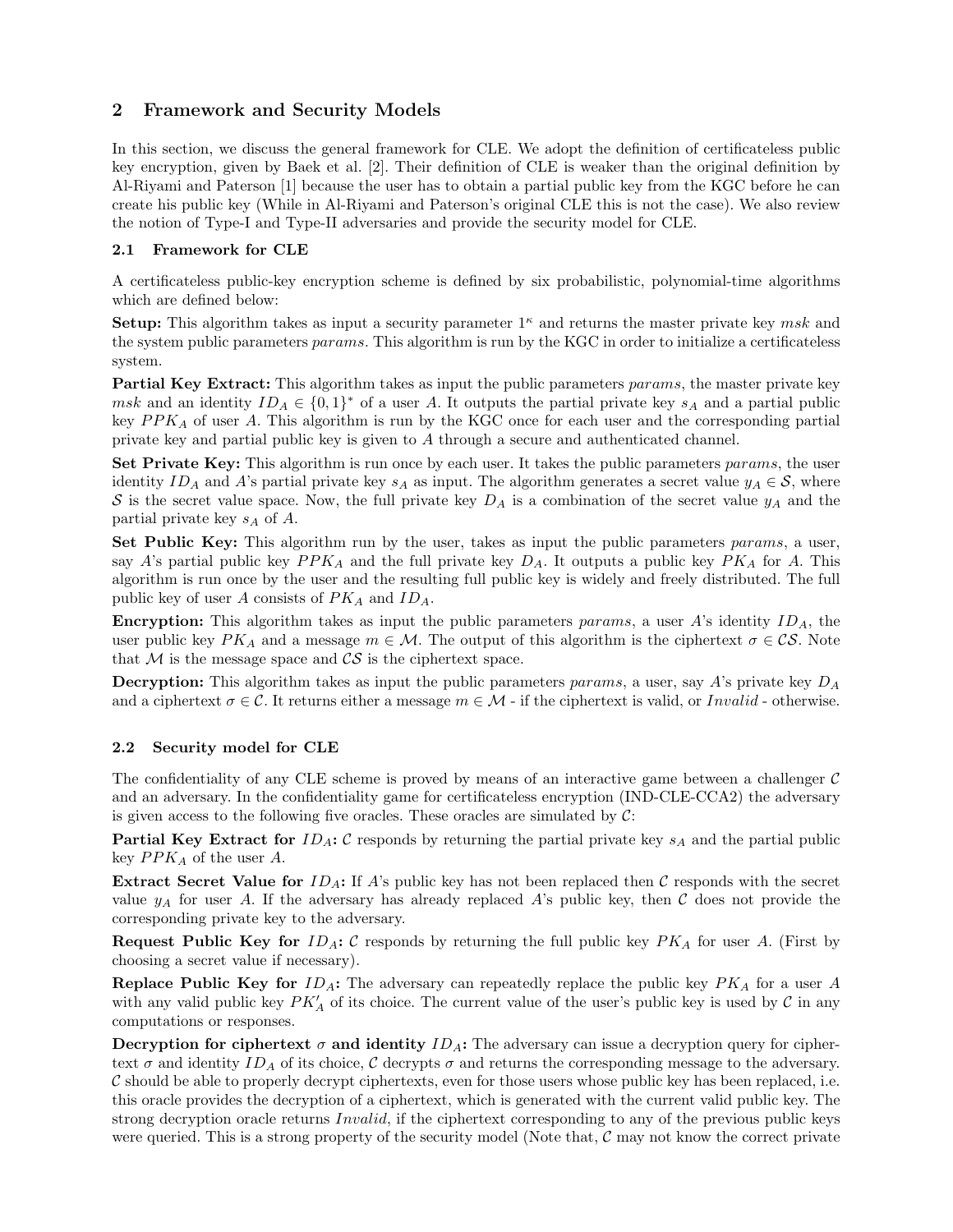key of the user). However, this property ensures that the model captures the fact that changing a user's public key to a value of the adversary's choice may give the adversary an advantage in breaking the scheme. This is called as strong decryption in [6]. Our schemes provides strong decryption for Type-I adversary.

There are two types of adversaries (namely Type-I and Type-II) to be considered for any certificateless encryption scheme. The Type-I adversary models the attack by a third party attacker, (i.e. anyone except the legitimate receiver or the KGC) who is trying to gain some information about a message from the encryption. The Type-II adversary models the honest-but-curious KGC who tries to break the confidentiality of the scheme. Here, the attacker is allowed to have access to master private key  $msk$ . This means that we do not have to give the attacker explicit access to partial key extraction, as the adversary is able to compute these value on its own. The most important point about Type-II security is that the adversary modeling the KGC should not have replaced the public key for the target identity before the challenge is issued.

The IND-CLE-CCA2 security model distinguishes the two types of adversary Type-I and Type-II with the following constraints.

- $-$  Type-I adversary  $\mathcal{A}_I$  is allowed to change the public keys of users at will but does not have access to the master private key msk.
- Type-II adversary  $\mathcal{A}_{II}$  is equipped with the master private key msk but is not allowed to replace public keys corresponding to the target identity.

 $IND-CLE-CCA2$  game for Type-I Adversary: The game is named as IND-CLE-CCA2-I. This game, played between the challenger  $\mathcal C$  and the Type-I adversary  $\mathcal A_I$ , is defined below:

**Setup:** Challenger C runs the setup algorithm to generate master private key msk and public parameters params. C gives params to  $A_I$  while keeping msk secret. After receiving params,  $A_I$  interacts with C in two phases:

**Phase I:**  $A_I$  is given access to all the five oracles.  $A_I$  adaptively queries the oracles consistent with the constraints for Type-I adversary described above.

**Challenge:** At the end of **Phase I**,  $A_I$  gives two messages  $m_0$  and  $m_1$  of equal length to C on which it wishes to be challenged. C randomly chooses a bit  $\delta \in_R \{0,1\}$  and encrypts  $m_\delta$  with the target identity ID<sup>∗</sup>'s public key to form the challenge ciphertext  $\sigma^*$  and sends it to  $\mathcal{A}_I$  as the challenge. (Note that the partial Private Key corresponding to  $ID^*$  should not be queried by  $\mathcal{A}_I$  but the secret value corresponding to ID<sup>∗</sup> may be queried. This makes our security model stronger when compared to the security models of [11] and [18].)

**Phase II:**  $A_I$  adaptively queries the oracles consistent with the constraints for Type-I adversary described above. Besides this  $\mathcal{A}_I$  cannot query *Decryption* on  $(\sigma^*, ID^*)$  and the partial private key of the receiver should not have been queried to the Extract Partial Private Key oracle.

**Guess:**  $A_I$  outputs a bit  $\delta'$  at the end of the game.  $A_I$  wins the IND-CLE-CCA2-I game if  $\delta' = \delta$ . The advantage of  $A_I$  is defined as -

$$
Adv_{\mathcal{A}_{I}}^{IND-CLE-CCA2-I} = |2Pr\left[\delta = \delta'\right] - 1|
$$

IND-CLE-CCA2 game for Type-II Adversary: The game is named as IND-CLE-CCA2-II. This game, played between the challenger  $\mathcal C$  and the Type-II adversary  $\mathcal A_{II}$ , is defined below:

**Setup:** Challenger C runs the setup algorithm to generate master private key  $msk$  and public parameters params. C gives params and the master private key msk to  $A_{II}$ . After receiving params,  $A_{II}$  interacts with  $\mathcal C$  in two phases:

**Phase I:**  $A_{II}$  is not given access to the *Extract partial Private Key* oracle because  $A_{II}$  knows msk, it can generate the partial private key of any user in the system. All other oracles are accessible by  $\mathcal{A}_{II}$ .  $\mathcal{A}_{II}$ adaptively queries the oracles consistent with the constraints for Type-II adversary described above.

**Challenge:** At the end of **Phase I**,  $A_{II}$  gives two messages  $m_0$  and  $m_1$  of equal length to C on which it wishes to be challenged. C randomly chooses a bit  $\delta \in_R \{0,1\}$  and encrypts  $m_\delta$  with the target identity ID<sup>∗</sup>'s public key to form the challenge ciphertext  $\sigma^*$  and sends it to  $\mathcal{A}_{II}$  as the challenge. (Note that the Secret Value Corresponding to  $ID^*$  should not be queried by  $\mathcal{A}_{II}$  and the public key corresponding to  $ID^*$ should not be replaced during **Phase I.**)

**Phase II:**  $A_{II}$  adaptively queries the oracles consistent with the constraints for Type-II adversary described above. Besides this  $\mathcal{A}_{II}$  cannot query *Decryption* on  $(\sigma^*, ID^*)$  and the Secret Value corresponding to the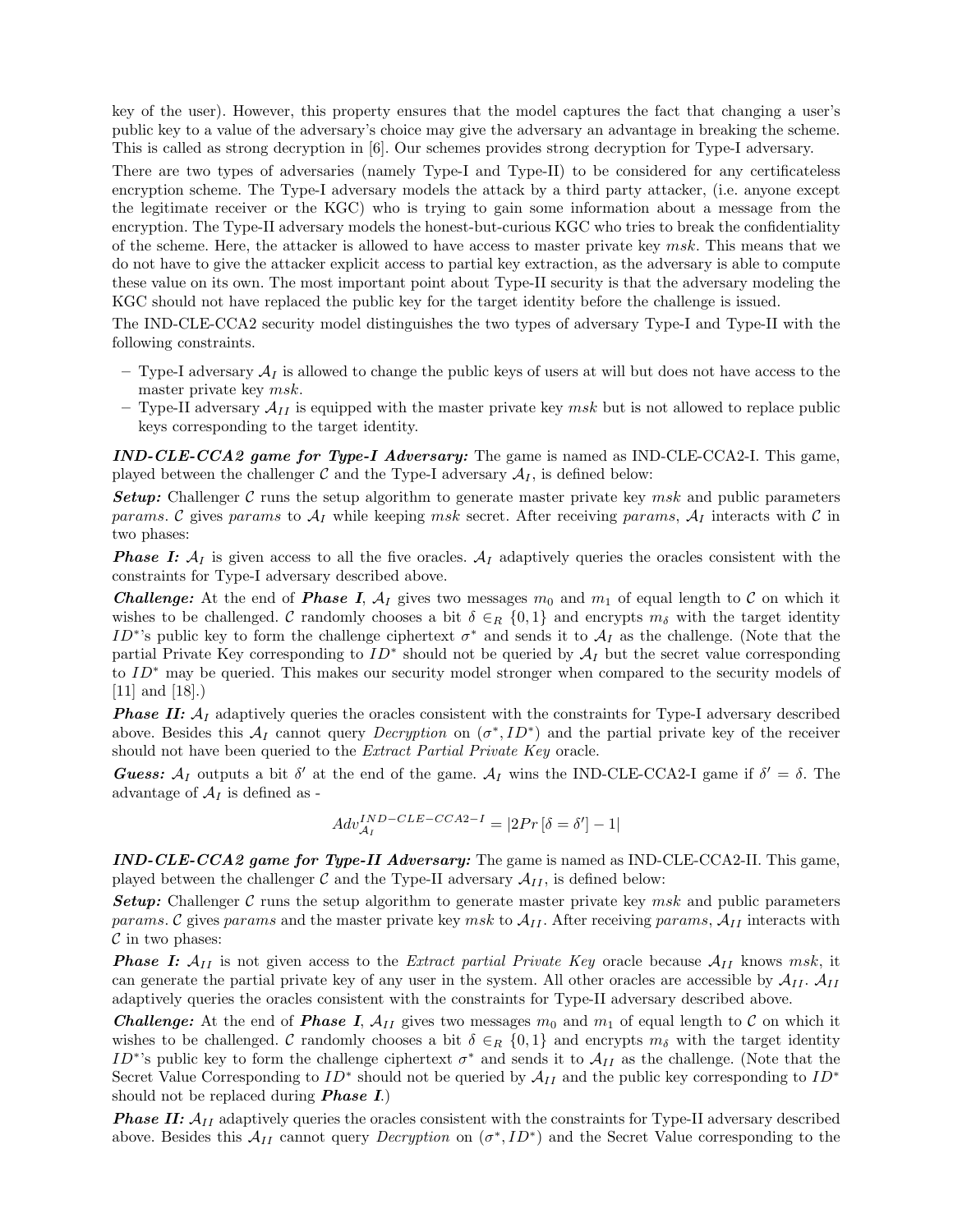receiver should not be queried to the Extract Secret Value oracle and the public key corresponding to ID<sup>∗</sup> should not be replaced during **Phase I**.

**Guess:**  $A_{II}$  outputs a bit  $\delta'$  at the end of the game.  $A_{II}$  wins the IND-CLE-CCA2-II game if  $\delta' = \delta$ . The advantage of  $\mathcal{A}_{II}$  is defined as -

$$
Adv_{\mathcal{A}_{II}}^{IND-CLE-CCA2-II} = |2Pr[\delta = \delta'] - 1|
$$

# 3 Basic RSA-Based CLE Scheme (RSA-CLE<sub>1</sub>)

In this section, we propose the basic RSA based certificateless encryption scheme  $RSA-CLE<sub>1</sub>$  and also prove the security of the scheme against both Type-I and Type-II adversaries under adaptive chosen ciphertext attack (CCA2). For this scheme the Type-I security relies on the RSA assumption and the Type-II security is based on the composite computational Diffie Hellman assumption (CCDH).

**Notation:** We use the notation  $\mathbb{Z}_n^{odd}$  to represent the odd numbers from  $[0, n]$ . Throughout the paper, in order to choose a random odd number from the range  $[1, n]$ , we randomly pick an element in  $\mathbb{Z}_n$  and check whether it is odd, if it is odd, we accept it, else we subtract 1 from the chosen number. These numbers are represented as  $\mathbb{Z}_n^{odd}$ .

#### 3.1 The RSA-CLE<sub>1</sub> Scheme

The proposed scheme comprises the following six algorithms. Unless stated otherwise, all computations except those in the **Setup** algorithm are done mod n.

**Setup:** The KGC does the following to initialize the system and to setup the public parameters.

- Chooses two primes p and q, such that  $p = 2p' + 1$  and  $q = 2q' + 1$  where p' and q' are also primes.
- Computes  $n = pq$  and the Euler's totient function  $\phi(n) = (p-1)(q-1)$ .
- $-$  It also chooses four cryptographic hash functions  $H: \{0,1\}^* \to \mathbb{Z}_n^*, H_1: \{0,1\}^* \times \mathbb{Z}_n^* \to \mathbb{Z}_n^{odd}$  $H_2: \{0,1\}^l \times \mathbb{Z}_n^* \to \mathbb{Z}_n^{odd}$  and  $H_3: \mathbb{Z}_n^* \times \mathbb{Z}_n^* \times \{0,1\}^* \to \{0,1\}^{l+|\mathbb{Z}_n^{odd}|}$ , where l is the size of the message.
- Now, KGC publicizes the system parameters,  $params = \langle n, H, H_1, H_2, H_3 \rangle$  and keeps the factors of  $n$ , namely  $p$  and  $q$  as the master private key.

**Note:** Since *n* is a product of two strong primes, a randomly chosen number in  $\mathbb{Z}_n^{odd}$  is relatively prime to  $\phi(n)$  with overwhelming probability. The RSA modulus n is set to  $n = pq$  and p, q are chosen such that  $p = 2p' + 1$ ,  $q = 2q' + 1$  where both  $p'$  and  $q'$  are also large primes. Considering  $\phi(n) = 2^2p'q'$  with only three factors  $2, p', q'$ , the probability of any odd number being co-prime to  $\phi(n)$  is overwhelming, because finding a number not co-prime to  $4p'q'$  is equivalent to finding p' or q' or finding p or q. Thus, hardness of factoring implies that the random odd number in  $\mathbb{Z}_n$  is relatively prime to  $\phi(n)$  with very high probability.

- **Partial Key Extract:** Our partial key extraction is not a deterministic algorithm, i.e. this algorithm gives different partial keys for the same identity when queried more than once. Examples for this type of key extraction can be found in [2] and [18]. This algorithm is executed by the KGC and upon receiving the identity  $ID_A$  of a user A the KGC performs the following to generate the corresponding partial private key  $d_A$ .
	- Chooses  $x_A \in_R \mathbb{Z}_n^{odd}$ .
	- Computes  $g_A = H(ID_A)$ .
	- Computes the partial public key  $PPK_A = g_A^{x_A}$
	- Computes the value  $e_A = H_1(ID_A, PPK_A)$ .
	- Computes  $d_A$  such that  $e_A d_A \equiv 1 \mod \phi(n)$  and sends the partial private key  $s_A = x_A + d_A \mod$  $\phi(n)$  and the partial public key  $PPK_A$  to the user through a secure channel.

The validity of the partial private key can be verified by user A by performing the following check:

$$
(g_A^{x_A})^{e_A} g_A \stackrel{?}{=} (g_A)^{s_A e_A} \tag{1}
$$

Note: However, this can be made deterministic by obtaining the randomness used in the computation of the partial public key through a secure MAC (Message Authentication Code) with the identity of the user as input and the master private key as the key to the MAC.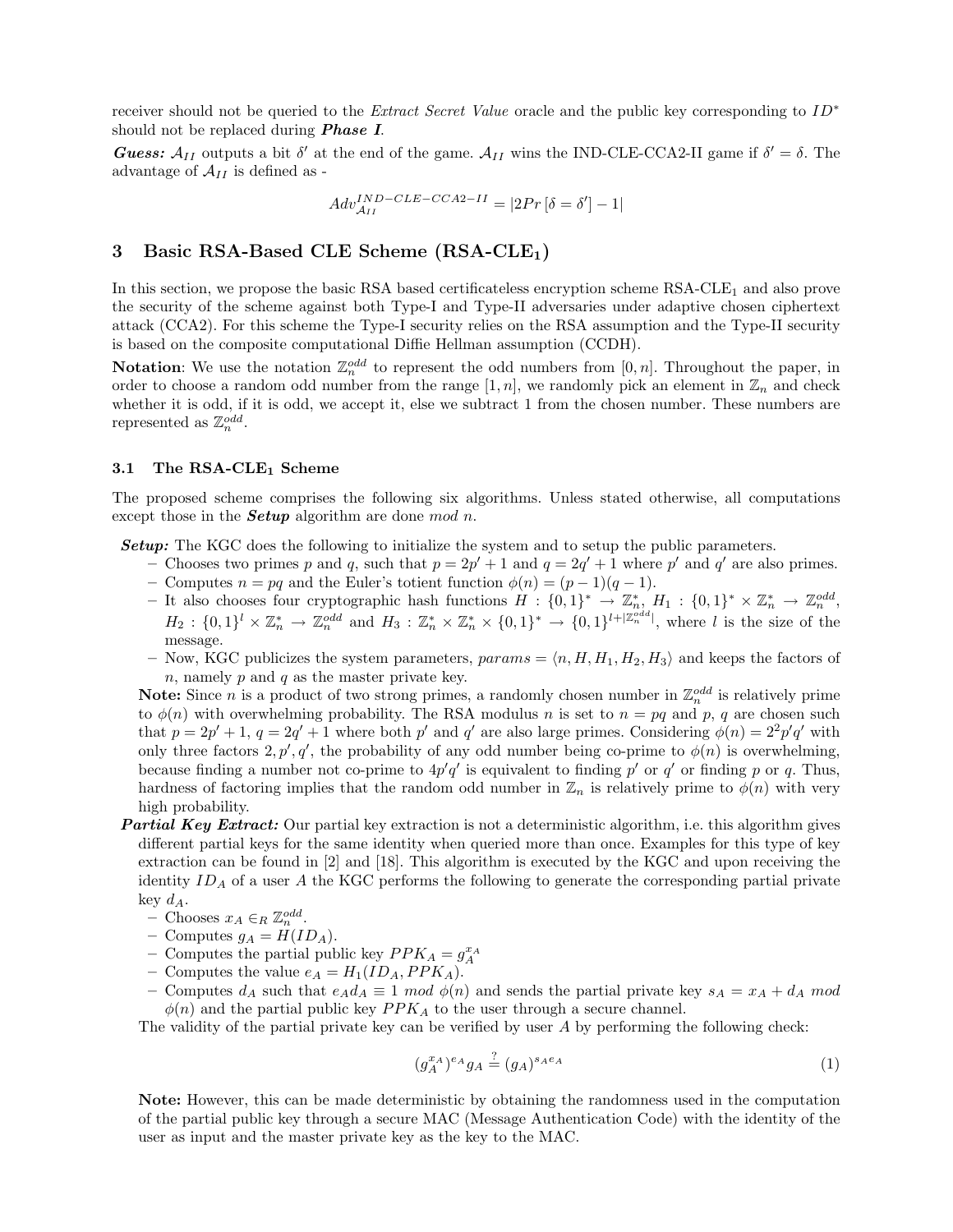- Set Private Key: On receiving the partial private key the user with identity  $ID_A$  does the following to generate his full private key.
	- Chooses  $y_A \in_R \mathbb{Z}_n^{odd}$  as his secret value.
	- Sets the private key as  $D_A = \langle D_A^{(1)}, D_A^{(2)} \rangle = \langle s_A, y_A \rangle$ . (Note that both the KGC and the corresponding user knows  $D_A^{(1)}$  and the user with identity  $ID_A$  alone knows  $D_A^{(2)}$ .

Set Public Key: The user with identity  $ID_A$  computes the public key corresponding to his private key as described below:

- Computes  $g_A = H(ID_A)$ .
- Computes the value  $g_A^{D_A^{(2)}}$ .

- Makes 
$$
PK_A = \langle PK_A^{(1)}, PK_A^{(2)}, PK_A^{(3)} \rangle = \langle PPK_A, g_A^{D_A^{(2)}}, g_A^{D_A^{(1)}} \rangle
$$
 public.

Note that  $g_A^{x_A}$  was sent by KGC to the user while setting  $ID_A$ 's partial private key. The validity of the public key can be publicly verified using the following verification test:

- Compute  $e_A = H_1(ID_A, PK_A^{(1)})$ .
- Check whether the following holds:

$$
(PK_A^{(3)})^{e_A} \stackrel{?}{=} (PK_A^{(1)})^{e_A}g_A \tag{2}
$$

**Encryption:** To encrypt a message m to a user with identity  $ID<sub>A</sub>$ , one has to perform the following steps:

- Check the validity of the public key corresponding to  $ID_A$ .
- $-$  Choose  $r \in_R \mathbb{Z}_n^{odd}$ .
- Compute  $e_A = H_1(ID_A, PK_A^{(1)}), g_A = H(ID_A)$  and  $h = H_2(m,r)$ .
- Compute  $c_1 = g_A^h$ , and  $c_2 = (m||r) \oplus H_3 \left( (PK_A^{(1)})^{he_A}, (PK_A^{(2)})^h, ID_A \right)$ .

Now,  $\sigma = (c_1, c_2)$  is send as the ciphertext to the user A.

**Decryption:** The receiver with identity  $ID_A$  does the following to decrypt a ciphertext  $\sigma = (c_1, c_2)$ :

- Retrieves 
$$
(m||r) = H_3\left(\frac{(c_1)^{D_A^{(1)}e_A}}{c_1}, (c_1)^{D_A^{(2)}}, ID_A\right) \oplus c_2.
$$

- Computes  $h' = H_2(m, r)$  and checks whether  $c_1 \stackrel{?}{=} g_A^h$ .

User A accepts the message only if the above check holds.

Correctness of the Public Key verification test:

L.H.S= 
$$
(PK_A^{(3)})^{e_A} = g_A^{(x_A+d_A)e_A}
$$
  
\n $= g_A^{x_Ae_A}g_A^{d_Ae_A}$   
\n $= g_A^{x_Ae_A}g_A$ , since  $d_Ae_A \equiv 1 \mod \phi(n)$   
\n $= (PK_A^{(1)})^{e_A}g_A =$ R.H.S

Correctness of the scheme: During decryption there are two key components in the computation of the  $H_3$ hash function, namely  $\frac{(c_1)^{D_A^{(1)}e_A}}{2}$  $\frac{c_1}{c_1}$  and  $(c_1)^{D_A^{(2)}}$ . The correctness for the first component is shown below:

$$
\frac{(c_1)^{D_A^{(1)}e_A}}{c_1} = \frac{(g_A^h)^{(x_A+d_A)e_A}}{g_A^h} = \frac{(g_A^{x_A+d_A})^{he_A}}{g_A^h} = \frac{g_A^{x_Ahe_A+d_Ahe_A}}{g_A^h}
$$

$$
= \frac{g_A^{x_Ahe_A+h}}{g_A^h}, \text{ since } d_Ae_A \equiv 1 \mod \phi(n)
$$

$$
= g_A^{x_Ahe_A} = (PK_A^{(1)})^{he_A}
$$

The correctness for the second component follows, because,

$$
(c_1)^{D_A^{(2)}}\! = (g_A^h)^{y_A} = (g_A^{y_A})^h = (PK_A^{(2)})^h
$$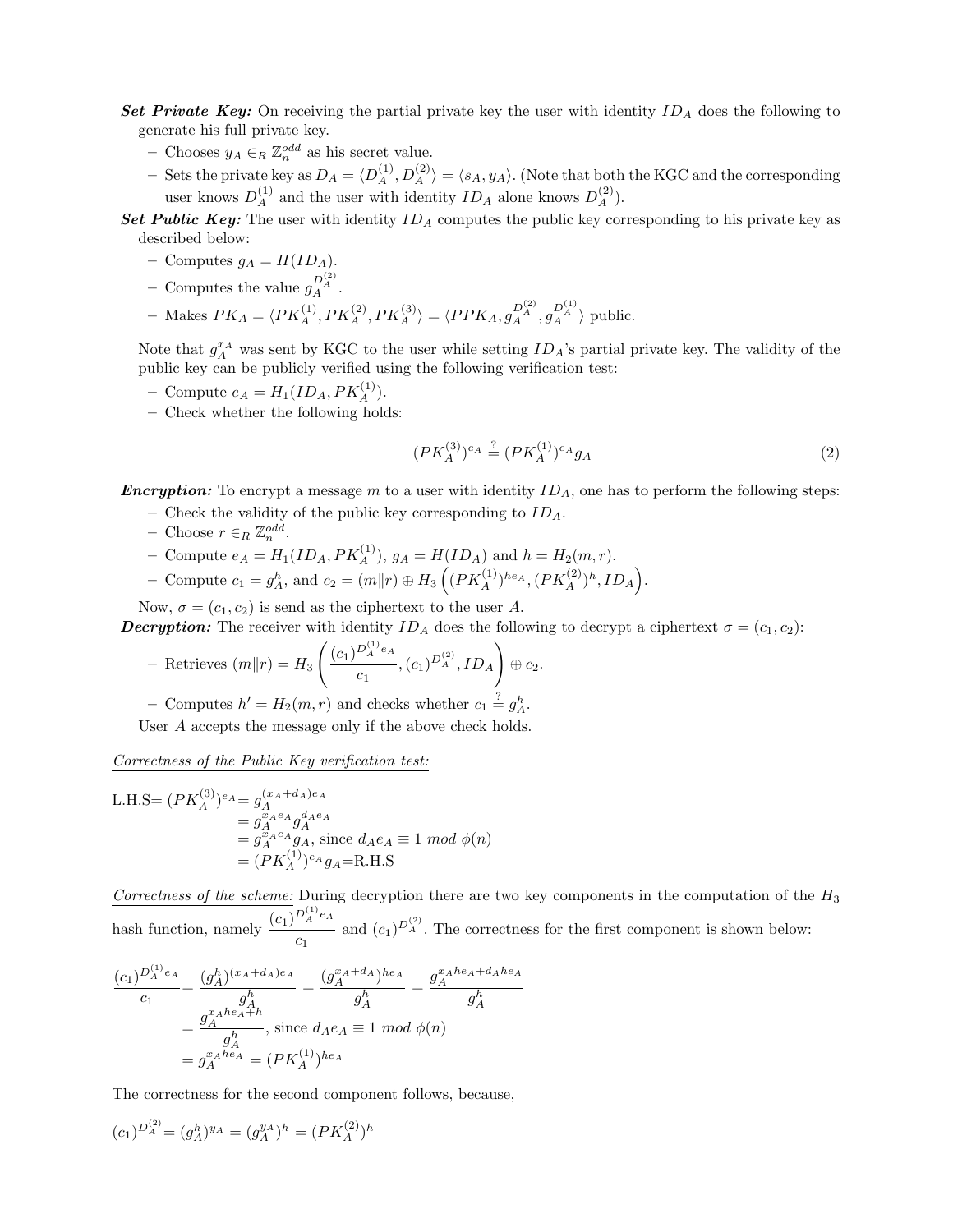### 3.2 Security Proof

In order to prove the confidentiality of a certificateless encryption scheme, it is required to consider the attacks by Type-I and Type-II adversaries. In the two existing secure schemes [11] and [18], the Type-I adversary is not allowed to extract the secret value corresponding to the target identity. In order to capture the ability of the adversary who can access the secret keys of the target identity, we give access to the user secret value of the target identity to the Type-I adversary. We also state that, allowing the extract secret value query corresponding to the target identity makes the security model for Type-I adversary more stronger.

### Confidentiality against Type-I Adversary:

**Theorem 1.** Our certificateless public key encryption scheme  $RSA-CLE_1$  is  $IND-RSA-CLE_1-CCA2-I$  secure in the random oracle model, if the RSA problem is intractable in  $\mathbb{Z}_n^*$ , where p, q,  $(p-1)/2$  and  $(q-1)/2$  are large prime numbers.

**Proof:** The challenger C is challenged with an instance of the RSA problem, say  $\langle n, e \in_R \mathbb{Z}_n^{odd}, b \rangle \in \mathbb{Z}_n^*$ , where n is a composite number with two big prime factors p and q,  $(p-1)/2$  and  $(q-1)/2$  are also primes. Let us consider that there exists an adversary  $A_I$  who is capable of breaking the IND-RSA-CLE<sub>1</sub>-CCA2-I security of the RSA-CLE<sub>1</sub> scheme. C can make use of  $A_I$  to compute a such that  $a^e \equiv b \mod n$ , by playing the following interactive game with  $A_I$ .

**Setup:** C begins the game by setting up the system parameters as in the RSA-CLE<sub>1</sub> scheme. C takes n from the instance of the RSA problem that C has received and sends  $params = \langle n \rangle$  to  $A_I$ . C also designs the four hash functions H,  $H_1$ ,  $H_2$  and  $H_3$  as random oracles  $\mathcal{O}_H$ ,  $\mathcal{O}_{H_1}$ ,  $\mathcal{O}_{H_2}$  and  $\mathcal{O}_{H_3}$ .  $\mathcal{C}$  maintains four lists  $L$ ,  $L_1$ ,  $L_2$  and  $L_3$  in order to consistently respond to the queries to the random oracles  $\mathcal{O}_H$ ,  $\mathcal{O}_{H_1}$ ,  $\mathcal{O}_{H_2}$  and  $\mathcal{O}_{H_3}$ respectively. To maintain the consistency of the private key request and public key request oracle queries, C maintains lists  $L_S$  and  $L_P$  respectively. A typical entity in list  $L_i$  will have the parameters of  $H_i$  (for  $i = 1$ ) to 4) followed by the corresponding hash value returned as the response to the hash oracle query. The list  $L_S$  consists of the tuples of the form  $\langle ID_i, D_i^{(1)}, PK_i^{(1)}, D_i^{(2)} \rangle$  and that of  $L_P$  consists of the tuples of the form  $\langle ID_i, PK_i^{(1)}, PK_i^{(2)}, PK_i^{(3)}, H_1(ID_i, g_i^{x_i})\rangle$ . The game proceeds as described in the security model for Type-I adversary in section 2.2.

**Phase I:**  $A_I$  performs a series of queries to the oracles provided by C. The descriptions of the oracles and the responses given by  $\mathcal C$  to the corresponding oracle queries by  $\mathcal A_I$  are described below:

**Note:** We assume that  $\mathcal{O}_H(.)$  oracle is queried with  $ID_i$  as input, before any other oracle is queried with the corresponding identity,  $ID_i$  as one of the inputs.

 $\mathcal{O}_H(ID_i):$  We follow the proof methodology introduced in [3] and make a simplifying assumption that  $\mathcal{A}_I$ queries the  $\mathcal{O}_H$  oracle with distinct identities in each query. This is because, if the same identity is repeated, by definition, the oracle consults the list L and gives the same response. Thus, we assume that  $\mathcal{A}_I$  asks  $q_H$ distinct queries for  $q_H$  distinct identities. Among this  $q_H$  identities, a random identity has to be selected as target identity by C. C selects a random index  $\gamma$ , where  $1 \leq \gamma \leq q_H$  and C does not reveal  $\gamma$  to  $\mathcal{A}_I$ . When  $\mathcal{A}_I$  generates the  $\gamma^{th}$  query on  $ID_{\gamma}$ , C fixes  $ID_{\gamma}$  as target identity for the challenge phase.

For answering the  $\mathcal{O}_H$  query, C performs the following, for  $1 \leq \gamma \leq q_H$ 

– If a tuple of the form  $\langle ID_i, e_i, \beta_i, g_i \rangle$  exists in the list L then C retrieves the corresponding  $g_i$ .

$$
-
$$
 Else,

- If  $i \neq \gamma$ , C performs the following:
	- ∗ C chooses  $e_i \in_R \mathbb{Z}_n^{odd}$ ,  $\beta_i \in_R \mathbb{Z}_n^*$  and computes  $g_i = \beta_i^{e_i}$ .
	- $*$  Generates the partial private key corresponding to  $ID_i$  as follows:
		- Chooses  $s_i \in_R \mathbb{Z}_n^{odd}$ .
		- · Computes  $g_i^{s_i}$  $\beta_i$ . Let  $\frac{g_i^{s_i}}{a}$  $\frac{g_i}{\beta_i} = g_i^{x_i}$  for some  $x_i$ . (Note that  $x_i$  is not known to  $\mathcal{C}$ .)
		- Chooses  $y_i \in_R \mathbb{Z}_n^{odd}$  and adds the tuple  $\langle ID_i, s_i, g_i^{x_i}, y_i \rangle$  in the list  $L_S$ .
	- ∗ Adds the tuple  $\langle ID_i, g_i^{x_i}, e_i \rangle$  in the list  $L_1$ .
	- ∗ Computes  $g_i^{y_i}$  and  $g_i^{s_i}$ , adds the tuple  $\langle ID_i, g_i^{x_i}, g_i^{y_i}, g_i^{s_i}, e_i \rangle$  into the list  $L_P$ .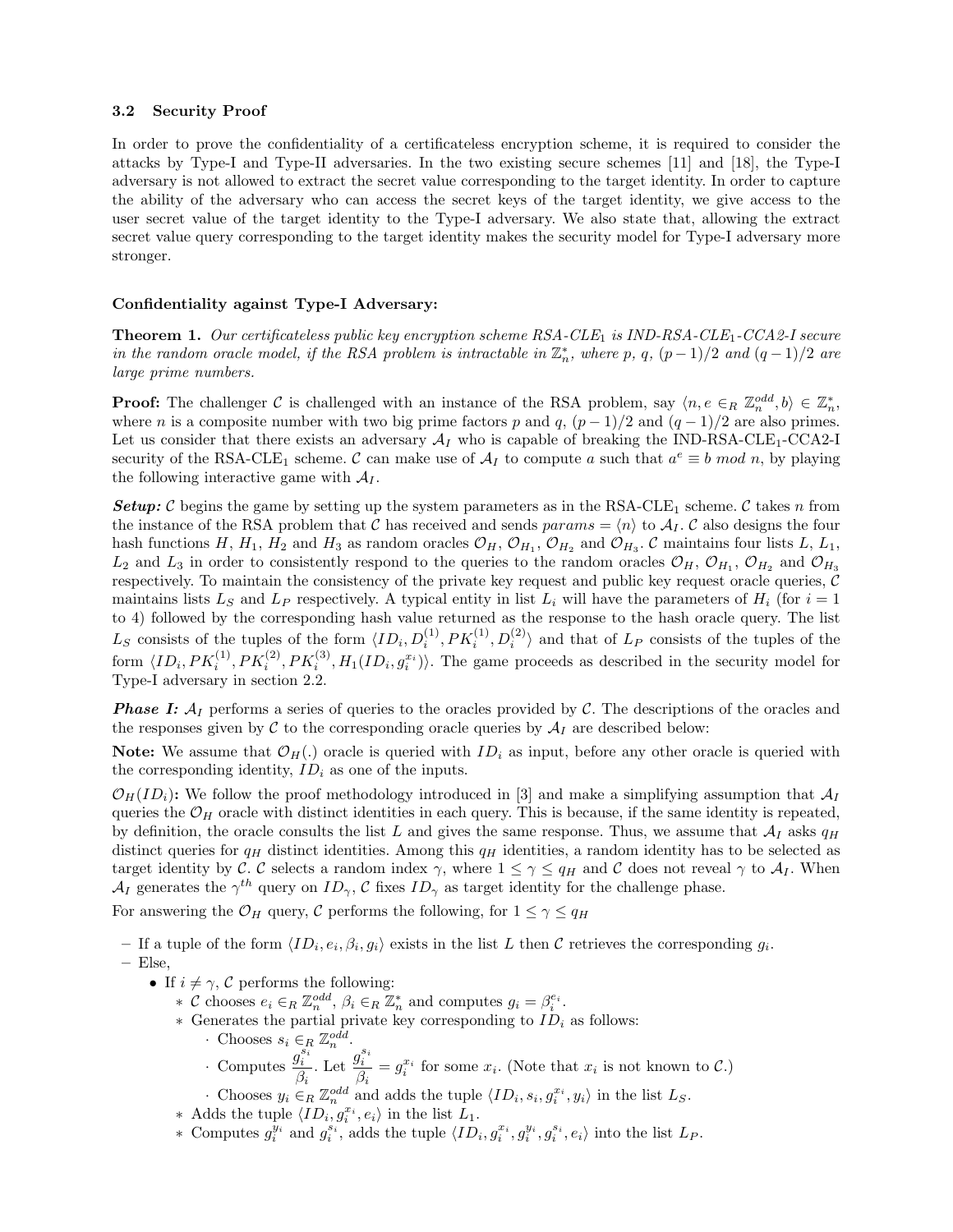Lemma 1 below shows that the value in the list  $L_1$ ,  $L_S$  and  $L_P$  form a consistent set of private key / public key values for  $ID_i$ .

**Lemma 1.** The value in the list  $L_1$ ,  $L_S$  and  $L_P$  form a consistent set of private key / public key values for  $ID_i$  for all  $i \neq \gamma$ .

Recall that the structure of  $L_S$  and  $L_P$  must be of the form  $L_S = \langle ID_i, D_i^{(1)}, PK_i^{(1)}, D_i^{(2)} \rangle$  and  $L_P =$  $\langle ID_i, PK_i^{(1)}, PK_i^{(2)}, PK_i^{(3)}, H_1(ID_i, g_i^{x_i}) \rangle$  respectively.

From  $L_P$  we infer that  $PK_i^{(1)} = g_i^{x_i}$  and  $H_1(ID_i, PK_i^{(1)}) = H_1(ID_i, g_i^{x_i}) = e_i$  and thus is consistent with the entry in the list  $L_1$ .

Since the L list entry corresponding to  $ID_i$  is  $\langle ID_i, e_i, \beta_i, g_i \rangle$ , we get  $H(ID_i) = g_i$ . Recall from equation (1) that the partial private key formed above will be valid set of values if they satisfy the following condition:

$$
(g_i^{x_i})^{e_i} g_i \stackrel{?}{=} (g_i)^{s_i e_i} \tag{3}
$$

Let  $d_i$  be such that

$$
e_i d_i \equiv 1 \mod phi(n) \tag{4}
$$

Therefore,

$$
g_i = \beta_i^{e_i} \Rightarrow \beta_i = g_i^{d_i} \tag{5}
$$

Now,  $\frac{g_i^{s_i}}{a}$  $\beta_i$  $= \frac{g_i^{s_i}}{g_i^{d_i}}$  $=g_i^{s_i-d_i}=g_i^{x_i}$  and this implies

$$
s_i - d_i = x_i \tag{6}
$$

Using equation (6) we can show that the validity of equation (3). In fact,

LHS = 
$$
g_i^{(s_i - d_i)e_i} g_i = g_i^{(s_i e_i)} g_i^{-1} g_i = g_i^{s_i e_i} =
$$
 RHS

- If  $i = \gamma$ , C performs the following:
	- ∗ C chooses  $\beta_i$  ∈<sub>R</sub>  $\mathbb{Z}_n^*$  and  $\omega$  ∈<sub>R</sub>  $\mathbb{Z}_n^{odd}$  and computes  $z = \omega^2$ . Let  $z = x_i^{-1}d^2$ , for some  $x_i$ . Sets  $e_i = e$ and computes  $g_i = \beta_i^{ze_i^2}$ .

**Note:** It is to be noted that the tuple  $\langle ID_{\gamma}, e_{\gamma}, \beta_{\gamma}, g_{\gamma} \rangle$  in the list L is equal to  $\langle ID_{\gamma}, e, \beta_{\gamma}, \beta_{\gamma}^{ze^2} \rangle$ .

- ∗ Chooses  $y_i$  ∈<sub>R</sub>  $\mathbb{Z}_n^{odd}$  and computes  $PK_i = \langle PK_i^{(1)}, PK_i^{(2)}, PK_i^{(3)} \rangle = \langle \beta_i, g_i^{y_i}, \beta_i \beta_i^{ze_i} \rangle$ . C now adds the tuple  $\langle ID_i, \beta_i, g_i^{y_i}, \beta_i \beta_i^{ze_i}, e_i \rangle$  into the list  $L_P$ . The public key thus generated passes the verification test done by  $\mathcal{A}_I$  as shown below:
	- $(PK_i^{(3)})^{e_i} = (\beta_i \beta_i^{ze_i})^{e_i} = (\beta_i^{e_i} \beta_i^{ze_i^2}) = (PK_i^{(1)})^{e_i}g_i$  (Since  $\beta_i^{ze_i^2} = g_i$ )
- ∗ Adds the tuple  $\langle ID_i, g_i^{x_i} = \beta_i, e_i \rangle$  in the list  $L_1$ .
- C adds the tuple  $\langle ID_i, e_i, \beta_i, g_i \rangle$  to the list L and returns  $g_i$  to  $\mathcal{A}_I$ .

 $\mathcal{O}_{H_1}(ID_i, \Delta_i)$ : To respond to this query, C retrieves the tuple that corresponds to  $ID_i$ , which is of the form  $\langle ID_i, g_i^{x_i}, g_i^{y_i}, g_i^{s_i}, e_i \rangle$  from the list  $L_P$  and performs the following:

- $-I$  If  $g_i^{x_i} = \Delta_i$ , a tuple of the form  $\langle ID_i, \Delta_i, e_i \rangle$  will exist in the list  $L_1$ , C returns the corresponding  $e_i$ .
- $-I$  if  $g_i^{x_i} \neq \Delta_i$ , C chooses  $\hat{e}_i \in_R \mathbb{Z}_n^{odd}$ , adds the tuple  $\langle ID_i, \Delta_i, \hat{e}_i \rangle$  in the list  $L_1$  and returns  $\hat{e}_i$  as the response.

 $\mathcal{O}_{H_2}(m,r)$ : To respond to this query, C checks whether a tuple of the form  $\langle m, r, h \rangle$  exists in the list  $L_2$ . If a tuple of this form exists, C returns the corresponding h, else chooses  $h \in_R \mathbb{Z}_n^{odd}$ , adds the tuple  $\langle m, r, h \rangle$  to the list  $L_2$  and returns h to  $\mathcal{A}_I$ .

 $\mathcal{O}_{H_3}(k_1, k_2, ID_i)$ : To respond to this query, C checks whether a tuple  $\langle k_1, k_2, ID_i, h_3 \rangle$  exists in the list  $L_3$ . If a tuple of this form exists, C returns the corresponding  $h_3$  else chooses  $h_3 \in_R \{0,1\}^{l+|\mathbb{Z}_n^{odd}|}$ , adds the tuple  $\langle k_1, k_2, ID_i, h_3 \rangle$  to the list  $L_3$  and returns  $h_3$  to  $\mathcal{A}_I$ .

 $\mathcal{O}_{PartialKeuExtract}(ID_i)$ : To respond to this query, C does the following:

– If  $i = \gamma$ , C aborts the game.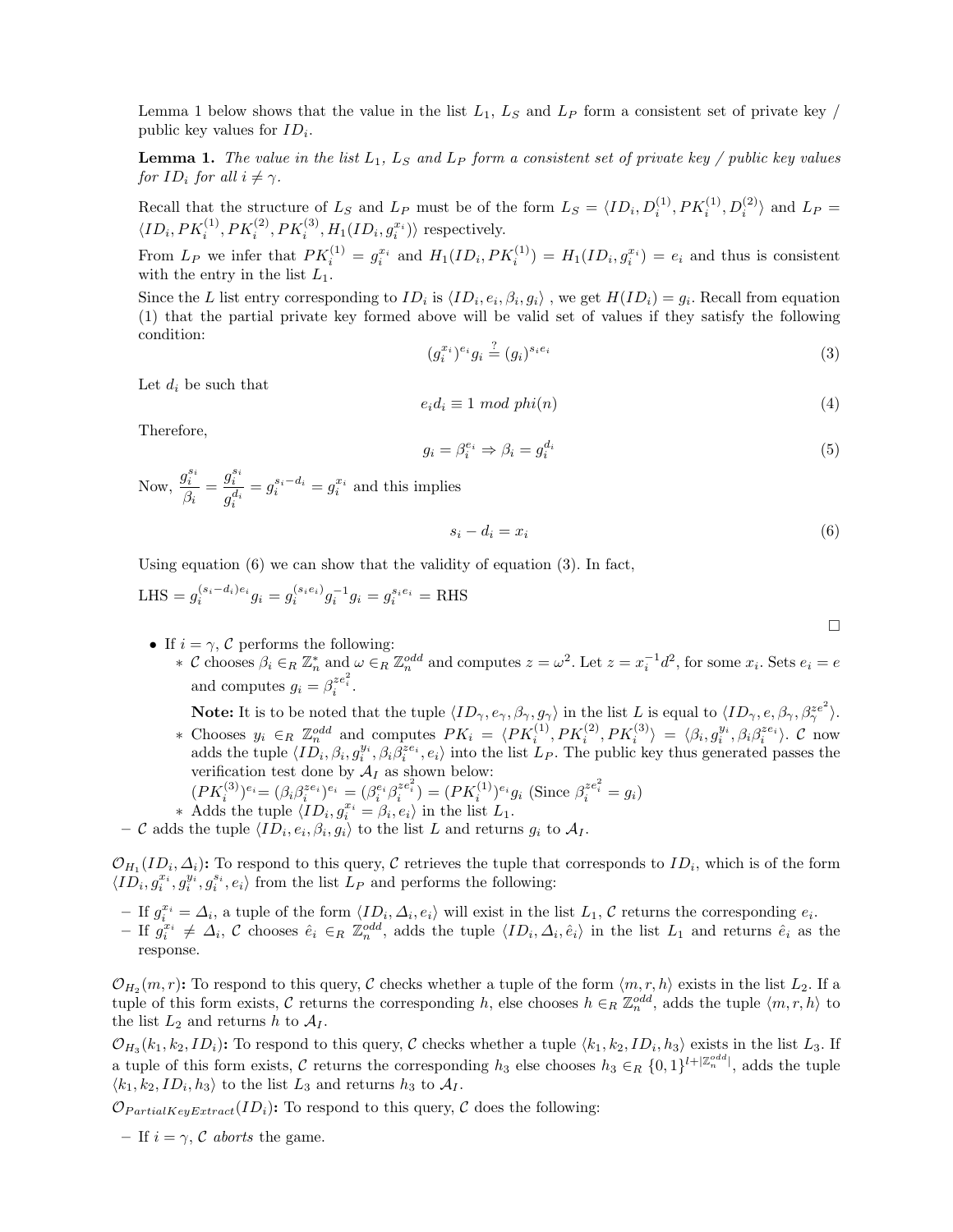$-I$  if  $i \neq \gamma$ , C retrieves the tuple of the form  $\langle ID_i, s_i, g_i^{x_i}, y_i \rangle$  from list  $L_S$  and returns  $s_i$  as the partial private key and  $PPK_i = g_i^{x_i}$  as the partial public key corresponding to the identity  $ID_i$ .

 $\mathcal{O}_{ExtractSecretValue}(ID_i):$  C retrieves a tuple of the form  $\langle ID_i, s_i, g_i^{x_i}, y_i \rangle$  from the list  $L_S$  and returns the corresponding  $y_i$  as the secret value corresponding to the identity  $ID_i$ . If the entry corresponding to  $y_i$  in the tuple is "−" then  $A_I$  has replaced the private key corresponding to  $ID_i$ .

Note: Our security model is stronger when compared to the models in [18] and [11] where the Type-I adversary is not provided the extract secret value query oracle for the target identity  $ID_{\gamma}$ . It should be noted, that the scheme in [11] is not secure if the secret value of the target identity is revealed to the Type-I adversary. We consider the model wherein the secret value corresponding to the target identity is given to the Type-I adversary  $A_I$ , which makes it stronger.

 $\mathcal{O}_{RequestPublicKey}(ID_i):$  C retrieves the tuple of the form  $\langle ID_i, g_i^{x_i}, g_i^{y_i}, g_i^{s_i}, e_i \rangle$  from the list  $L_P$  and returns  $PK_i = \langle \beta_i, g_i^{y_i}, \beta_i \beta_i^{e_i} \rangle$  as the public key corresponding to the identity  $ID_i$ .

 $\mathcal{O}_{ReplacePublicKey}(ID_i, PK_i')$ : To replace the public key of  $ID_i$  with a new public key  $PK_i' = \langle PK_i^{(1)},$  $PK_i^{(2)}, PK_i^{(3)}\rangle$ , chosen by  $\mathcal{A}_I$ , C does the following:

- Updates the corresponding tuples in the list  $L_P$  as  $\langle ID_i, PK_i^{'(1)}, PK_i^{'(2)}, PK_i^{'(3)}, e_i \rangle$ , only if  $(PK_i^{'(3)})^{e_i}$  =  $(PK_i^{(1)})^{e_i}g_i$ , where  $g_i$  corresponding to  $ID_i$  is retrieved from the list L.
- Return Invalid, otherwise.

 $\mathcal{O}_{StrongDecryption}(\sigma, ID_i, PK_i)$ : This oracle provides the decryption of a ciphertext, which is generated with the current valid public key. It should be noted that the strong decryption oracle returns Invalid, if the ciphertext corresponds to any of the previous public keys. "Giving access to the secret value corresponding to the target identity for a Type-I adversary, captures the scenario where the user secret value of the target identity is compromised (some how comes to know) by the adversary". Hence it is a stronger type of adversary. C performs the following to decrypt the ciphertext  $\sigma = \langle c_1, c_2 \rangle$ :

- C performs the following to decrypt the ciphertext  $\sigma = \langle c_1, c_2 \rangle$ :
	- Checks the validity of  $PK_i$  and rejects the ciphertext  $\sigma$  if this check fails, else proceeds with the following steps.
	- Retrieves the tuple  $\langle ID_i, g_i^{x_i}, e_i \rangle$  from list L.
	- For each  $\langle m, r, h \rangle \in L_2$  list performs the following:
		- $*$  Checks whether  $g_i^h$  $\stackrel{?}{=} c_1.$
		- ∗ If True, computes  $k_1 = (PK_i^{(1)})^{e_i h}$  and  $k_2 = (PK_i^{(2)})^h$ .
		- ∗ Checks in list  $L_3$ , for an entry corresponding to  $(k_1, k_2, ID_i)$ . If a tuple exists then retrieves the corresponding  $h_3$  value and checks whether  $c_2 \oplus h_3 \stackrel{?}{=} (m||r)$ , where  $m, r$  are retrieved from the list  $L_2$ .
		- $*$  If True, outputs m as the message.
	- If no tuple satisfies all the above tests, returns Invalid.

**Challenge:** At the end of **Phase I**,  $A_I$  produces two messages  $m_0$  and  $m_1$  of equal length and an identity ID<sup>∗</sup>. C aborts the game if  $ID^* \neq ID_\gamma$ , else randomly chooses a bit  $\delta \in_R \{0,1\}$  and computes a ciphertext  $\sigma^*$  with  $ID_{\gamma}$  as the receiver by performing the following steps:

- Set  $c_1^* = b^z$ , where b is taken from the RSA problem instance received by C and z is the value chosen during the  $\mathcal{O}_H(.)$  oracle query corresponding to  $ID_{\gamma}$ .
- Choose  $c_2^* \in_R \{0,1\}^{l+|\mathbb{Z}_n^{odd}|}$ .

Now,  $\sigma^* = \langle c_1^*, c_2^* \rangle$  is sent to  $\mathcal{A}_I$  as the challenge ciphertext. It should be noted that with overwhelming probability,  $\sigma^*$  is a invalid ciphertext and since  $\mathcal{A}_I$  is disallowed to query the strong decryption oracle with  $\sigma^*$  as input,  $\mathcal{A}_I$  will not be able to identity whether  $\sigma^*$  is valid or not.

**Phase II:**  $A_I$  performs the second phase of interaction, where it makes polynomial number of queries to the oracles provided by  $\mathcal C$  with the following conditions:

–  $\mathcal{A}_I$  should not have queried the *Strong Decryption* oracle with  $(\sigma^*, PK_\gamma, ID_\gamma)$  as input. (It is to be noted that  $PK_{\gamma}$  is the public key corresponding to  $ID_{\gamma}$  during the challenge phase.  $A_I$  can query the decryption oracle with  $(\sigma^*, PK^*, ID_{\gamma})$  as input,  $\forall PK^* \neq PK_{\gamma}$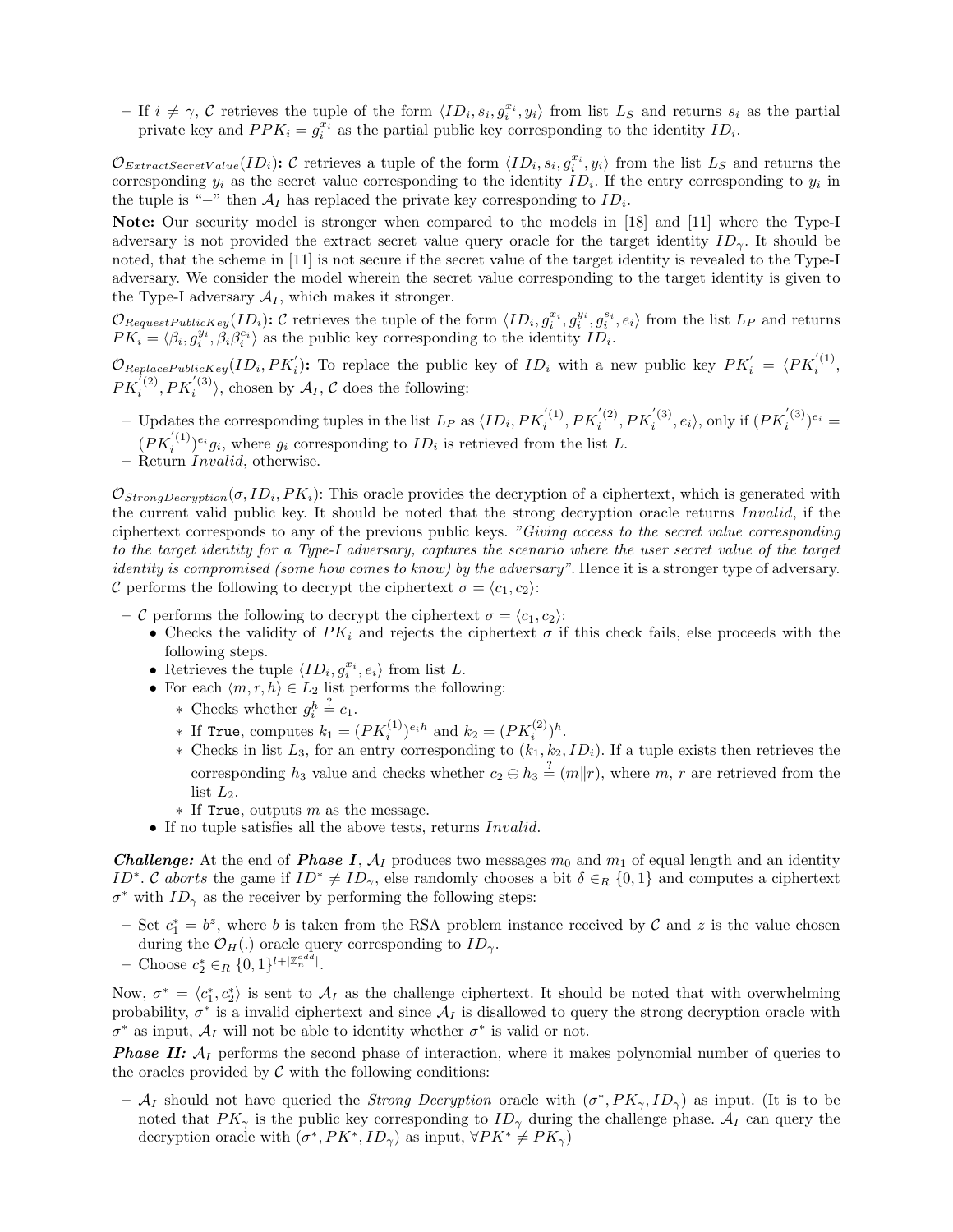- $A_I$  should not query the partial private key corresponding to  $ID_{\gamma}$ .
- $\mathcal{A}_I$  can query the secret value corresponding to  $ID_\gamma$  and  $PK_\gamma$ .

**Guess:** At the end of **Phase II**,  $A_I$  produces a bit  $\delta'$  to C, but C ignores the response and performs the following to output the solution for the RSA problem instance.

- For each tuple of the form  $\langle k_1, k_2, ID_i, h_3 \rangle$  in list  $L_3$ , C checks whether  $k_1^e$  $\stackrel{?}{=}$  b. (where e and b are taken from the RSA problem instance.)
- Outputs the corresponding  $k_1$  value for which the above check holds as the solution (i.e,  $a = k_1$ ) for the RSA problem instance.

Correctness: Below, we show that the  $k_1$  value obtained through the above steps is indeed a, such that  $b = a^e$ mod n

- The public key corresponding to  $ID_{\gamma}$  is set to be  $PK_{\gamma} = \langle PK_{\gamma}^{(1)}, PK_{\gamma}^{(2)}, PK_{\gamma}^{(3)} \rangle = \langle \beta_{\gamma}, g_{\gamma}^{y_{\gamma}}, \beta_{\gamma} \beta_{\gamma}^{ze} \rangle$  by C. Since  $g_{\gamma} = \beta_{\gamma}^{ze^2}$ ,  $\beta_{\gamma} = g_{\gamma}^{z^{-1}e^{-2}} = g_{\gamma}^{z^{-1}d^2}$  (because  $d \equiv e^{-1} \mod \phi(n)$ ). Thus  $PK_{\gamma} = \langle g_{\gamma}^{z^{-1}d^2}, g_{\gamma}^{y_{\gamma}}, g_{\gamma}^{z^{-1}d^2} g_{\gamma}^{d} \rangle$ .
- The partial private key corresponding to this public key is  $s_\gamma = D_\gamma^{(1)} = x_\gamma + d_\gamma = z^{-1}d^2 + d$  which is unknown to  $\mathcal{C}$ . This is due to the following facts:

$$
PK_{\gamma}^{(3)} = \beta_{\gamma} \beta_{\gamma}^{ze} = g_{\gamma}^{z^{-1}d^{2}} g_{\gamma}^{d}
$$
  
=  $g_{\gamma}^{z^{-1}d^{2}+d} = H(ID_{\gamma})^{z^{-1}d^{2}+d}$ , (since  $H(ID_{\gamma}) = g_{\gamma}$ )  

$$
PK_{\gamma}^{(1)} = \beta_{\gamma} = g_{\gamma}^{z^{-1}d^{2}}
$$
, (since  $g_{\gamma} = \beta_{\gamma}^{ze^{2}}$ )  
=  $H(ID_{\gamma})^{z^{-1}d^{2}}$ , (since  $H(ID_{\gamma}) = g_{\gamma}$ )

We know that  $PK_{\gamma}^{(3)} = H(ID_{\gamma})^{x_{\gamma}+d_{\gamma}}$  and  $PK_{\gamma}^{(1)} = H(ID_{\gamma})^{x_{\gamma}}$ . Thus,  $x_{\gamma} = d^2$  and  $d_{\gamma} = d$ .

- $-$  C has set the  $c_1^*$  component of the challenge ciphertext  $\sigma^*$  as " $b^{z}$ " (where b is taken from the RSA problem instance) during the challenge phase.
- In order to decrypt the cipher text  $\sigma^*$ ,  $\mathcal{A}_I$  should have computed a value  $\frac{(c_1^*)^{D_\gamma^{(1)}e_\gamma}}{c_1^*}$  $\frac{1}{c_1^*}$  and queried the  $H_3$ oracle with it as the  $k_1$  component. (It should be further noted that  $A_I$  could make a number of queries to the  $\mathcal{O}_{H_2}$  oracle and see if the resulting h satisfies  $c_1^* = (g_{\gamma}^h)$  but this cannot be true because choosing the correct r will be negligible. Even if r has to be obtained from  $\sigma^*$ ,  $\mathcal{A}_I$  should have computed the  $\mathcal{O}_{H_3}$ oracle.)
- We show that  $\frac{(c_1^*)^{D_\gamma^{(1)}} e_\gamma}{c^*}$  $\frac{1}{c_1^*}$  = a, such that  $a^e \mod n = b$ . (Here e, b and n are the elements from the RSA problem instance.) It is known that  $D_{\gamma}^{(1)} = z^{-1}d^2 + d$  and  $e_{\gamma} = e$ . Therefore,

$$
\frac{(c_1^*)^{D_{\gamma}^{(1)}e_{\gamma}}}{c_1^*} = \frac{(b^z)^{(z^{-1}d^2+d)e}}{b^z} = \frac{(b^z)^{(z^{-1}d+1)}}{b^z} = b^d = a \text{ (Since } d \equiv e^{-1} \mod \phi(n)
$$

Thus, C obtains the solution to the RSA problem with almost the same advantage of  $A_I$  in the IND-RSA-CLE<sub>1</sub>-CCA2-I game.  $CLE<sub>1</sub>-CCA2-I$  game.

Analysis: We now derive the advantage of C breaking the RSA problem using the adversary  $A<sub>I</sub>$ . The simulations of H,  $H_1$ ,  $H_2$  and  $H_3$  clearly shows that the hash oracles are perfectly random. Let  $\epsilon$  be the advantage of  $A_I$  in winning the IND-RSA-CLE<sub>1</sub>-CCA2-I game.

The events in which  $\mathcal C$  aborts the game and the respective probabilities are given below:

- 1.  $\mathcal{E}_1$  The event in which C aborts when  $\mathcal{A}_I$  queries the partial private key corresponding to  $ID_{\gamma}$ .
- 2.  $\mathcal{E}_2$  The event in which  $ID_\gamma$  is not chosen as the target identity by  $\mathcal{A}_I$  for the challenge.

Suppose  $A_I$  has made  $q_H$  number of  $\mathcal{O}_H$  queries and  $q_{ppk}$  number of  $\mathcal{O}_{PartialKeyExtract}$  queries, then:  $Pr[\mathcal{E}_1]=$  $q_{ppk}$  $rac{q_{ppk}}{q_H}$  and  $Pr[\mathcal{E}_2] = 1 - \frac{1}{q_H - q_{ppk}}$ .

Therefore,  $Pr[\neg abort] = [\neg \mathcal{E}_1 \land \neg \mathcal{E}_2] = \left[1 - \frac{q_{ppk}}{q_H}\right]$ ( .  $\left[1 - 1 - \frac{1}{q_H - q_{ppk}}\right] = \frac{1}{q_R}$  $\left[ \begin{array}{c} \end{array} \right]$  $\frac{1}{q_H}$ . \*

Therefore, the advantage of  $C$  solving the RSA problem is  $\epsilon' \geq$  $\left(\epsilon, \frac{1}{q_H}\right)$ .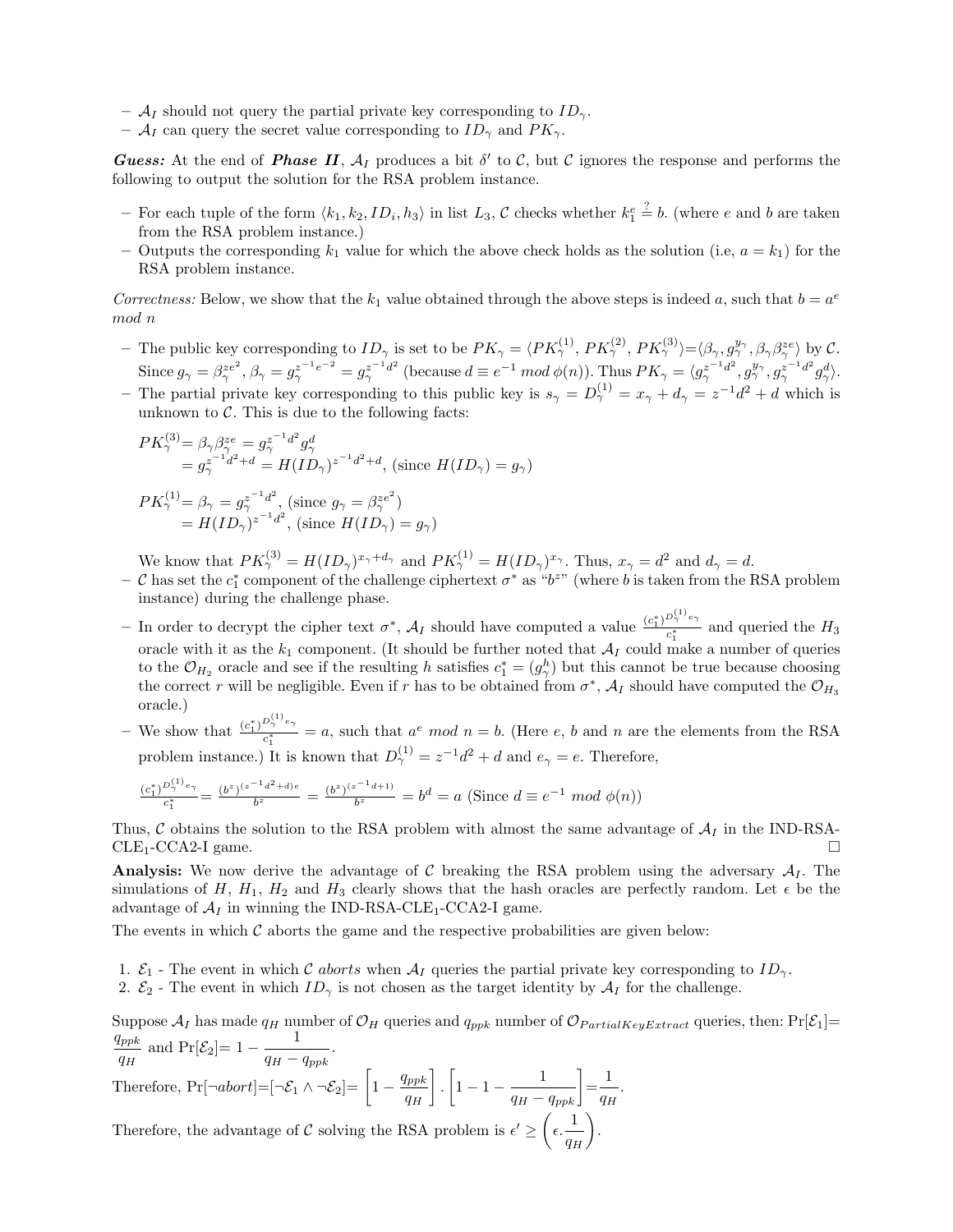Confidentiality against Type-II Adversary: The master private key of the  $RSA-CLE_1$  scheme are the prime factors  $p$  and  $q$  of the composite modulus  $n$ . Since the Type-II adversary in CLE should be given access to the master private key, the security against Type-II adversary of the RSA-CLE<sub>1</sub> scheme cannot be reduced to RSA assumption. The situation in the RSA based scheme in [11] is also the same. That is why, the scheme in  $[11]$  as well as  $RSA-CLE_1$ , the Type-II security is related to CCDH problem. However, in our next scheme RSA-CLE<sub>2</sub> the security against Type-II adversary is based on RSA problem.

**Theorem 2.** Our certificateless public key encryption scheme  $RSA-CLE_1$  is  $IND-RSA-CLE_1-CCA2-II$  secure in the random oracle model, if the CCDH problem is intractable in  $\mathbb{Z}_n^*$ , where  $n = pq$  and  $p, q, (p-1)/2$ ,  $(q-1)/2$  are large prime numbers.

**Proof:** Suppose an adversary  $\mathcal{A}_{II}$  is capable of breaking the IND-RSA-CLE<sub>1</sub>-CCA2-II security of our RSA-CLE<sub>1</sub> scheme and a challenger C is challenged with an instance of the CCDH problem say  $p, q, n, \langle g, g^a, g^b \rangle$  $\in \mathbb{Z}_n^*$ , where *n* is a composite number with two big prime factors *p* and *q* also  $(p-1)/2$  and  $(q-1)/2$  are primes. C can make use of  $\mathcal{A}_{II}$  to compute  $g^{ab}$ , by playing the following interactive game with  $\mathcal{A}_{II}$ .

**Setup:** C begins the game by setting up the system parameters as in the RSA-CLE<sub>1</sub> scheme. C takes p, q, n and g as in the instance of the CCDH problem and sends  $params = \langle n \rangle$  and p, q as the master private key msk to  $A_{II}$ . C also designs the four hash functions H,  $H_1$ ,  $H_2$  and  $H_3$  as random oracles  $\mathcal{O}_H$ ,  $\mathcal{O}_{H_1}$ ,  $\mathcal{O}_{H_2}$  and  $\mathcal{O}_{H_3}$ . C maintains four lists L, L<sub>1</sub>, L<sub>2</sub> and L<sub>3</sub> in order to consistently respond to the queries to the random oracles  $\mathcal{O}_H$ ,  $\mathcal{O}_{H_1}$ ,  $\mathcal{O}_{H_2}$  and  $\mathcal{O}_{H_3}$  respectively and to maintain the consistency of the private key request and public key request oracles,  $\mathcal C$  maintains lists  $L_S$  and  $L_P$  respectively.

**Phase I:**  $A_{II}$  performs a series of queries to the oracles provided by C. The descriptions of the oracles and the responses given by  $C$  to the corresponding oracle queries by  $A_{II}$  are described below. We assume that  $\mathcal{O}_H(.)$  oracle is queried with  $ID_i$  as input, before any other oracle is queried with the corresponding identity,  $ID_i$  as one of the input parameters.

 $\mathcal{O}_H(ID_i):$  We will make a simplifying assumption that  $\mathcal{A}_{II}$  queries the  $\mathcal{O}_H$  oracle with distinct identities in each query. If the same identity is repeatedly queried to this oracle, by definition, the oracle consults the list L and gives the same response. Thus, we assume that  $\mathcal{A}_{II}$  asks  $q_H$  distinct queries for  $q_H$  distinct identities. C selects a random index  $\gamma$ , where  $1 \leq \gamma \leq q_H$  and C does not reveal  $\gamma$  to  $\mathcal{A}_{II}$ . When  $\mathcal{A}_{II}$  generates the  $\gamma^{th}$ query on  $ID_{\gamma}$ , C fixes  $ID_{\gamma}$  as target identity for the challenge phase.

In order to answer a query to the  $\mathcal{O}_H$  oracle, C checks whether a tuple of the form  $\langle ID_i, g_i \rangle$  exists in the list L and if a tuple of this form exists, C returns the corresponding  $g_i$ . If it does not exist, C checks whether  $i \stackrel{?}{=} \gamma$ :

- $-$  If  $i \neq \gamma$ , C chooses  $g_i \in_R \mathbb{Z}_n^*$ , adds the tuple  $\langle ID_i, g_i \rangle$  to the list L and returns  $g_i$  to  $\mathcal{A}_{II}$ .
- If  $i = \gamma$ , C sets  $g_i = g$  (where g is taken from the CCDH instance), adds the tuple  $\langle ID_i, g_i \rangle$  to the list L and returns  $g_i$  to  $\mathcal{A}_{II}$ .

 $\mathcal{O}_{H_1}(ID_i, g_i^{x_i})$ : To respond to this query, C checks whether a tuple of the form  $\langle ID_i, g_i^{x_i}, e_i \rangle$  exists in the list  $L_1$ . If it exists, C returns the corresponding  $e_i$ , else C chooses  $e_i \in_R \mathbb{Z}_n^{odd}$ , adds the tuple  $\langle ID_i, g_i^{x_i}, e_i \rangle$  to the list  $L_1$  and returns  $e_i$  to  $\mathcal{A}_{II}$ .

 $\mathcal{O}_{H_2}(m,r)$ : To respond to this query, C checks whether a tuple of the form  $\langle m, r, h \rangle$  exists in the list  $L_2$ . If a tuple of this form exists, C returns the corresponding h else chooses  $h \in_R \mathbb{Z}_n^{odd}$ , adds the tuple  $\langle m, r, h \rangle$  to the list  $L_2$  and returns h to  $\mathcal{A}_{II}$ .

 $\mathcal{O}_{H_3}(k_1, k_2, ID_i)$ : To respond to this query, C checks whether a tuple of the form  $\langle k_1, k_2, ID_i, h_3 \rangle$  exists in the list  $L_3$ . If a tuple of this form exists, C returns the corresponding  $h_3$  else chooses  $h_3 \in_R \{0,1\}^{l+|\mathbb{Z}_n^{odd}|}$ , adds the tuple  $\langle k_1, k_2, ID_i, h_3 \rangle$  to the list  $L_3$  and returns  $h_3$  to  $\mathcal{A}_{II}$ .

 $\mathcal{O}_{PartialKeyExtract}(ID_i):$  To respond to this query, C does the following: C checks whether a tuple of the form  $\langle ID_i, x_i, d_i, s_i, g_i^{x_i}, y_i \rangle$  exists in list  $L_S$ .

- If it exists then, C outputs the corresponding  $s_i$  as the partial private key and  $PPK_i = g_i^{x_i}$  as the partial public key corresponding to the identity  $ID_i$ .
- If a tuple does not exist then,  $\mathcal C$  performs the following:
	- Chooses  $x_i, e_i \in_R \mathbb{Z}_n^{odd}$ .
	- Retrieves the tuple  $\langle ID_i, g_i \rangle$  from the list L.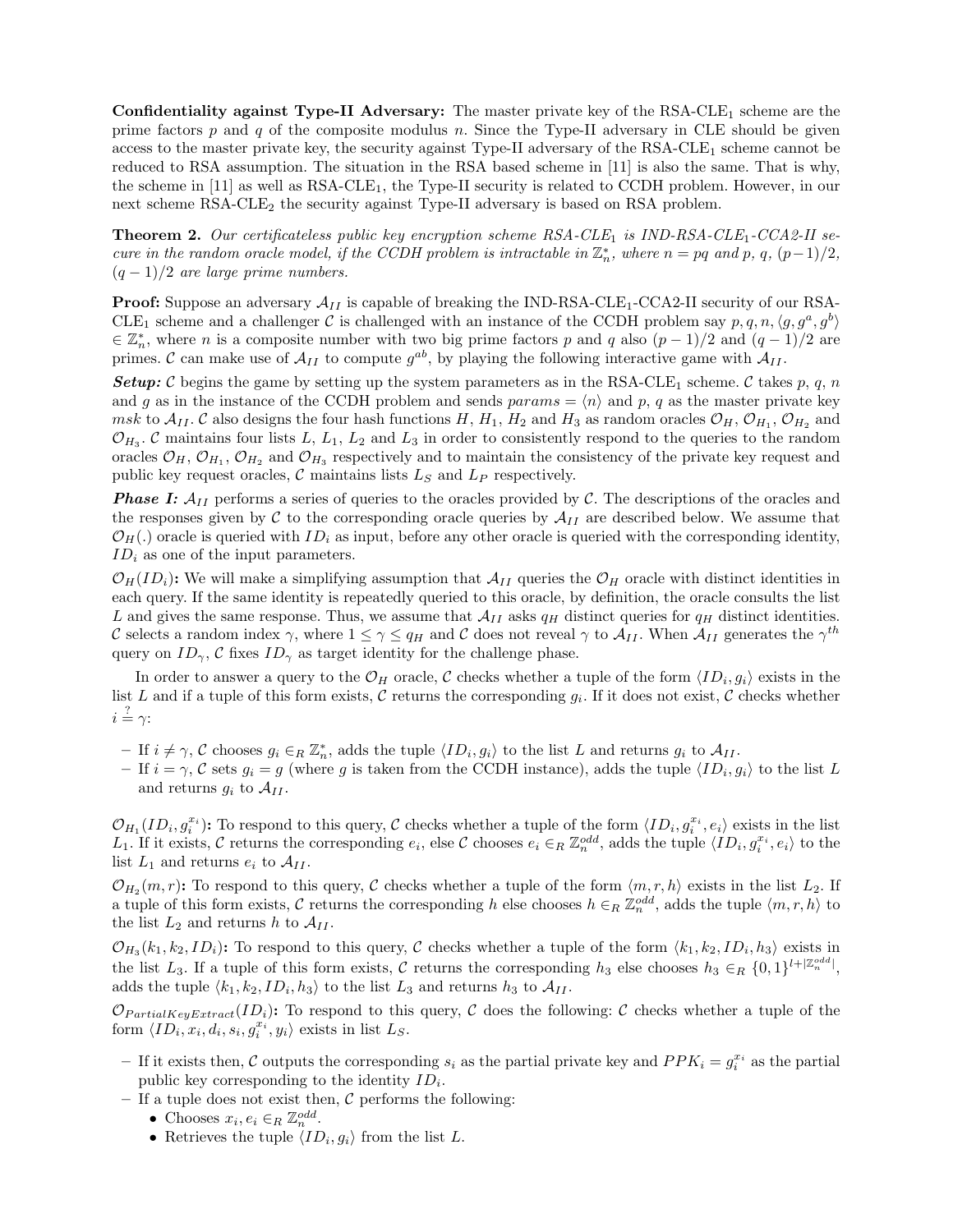- Computes  $g_i^{x_i}$ ,  $d_i = e_i^{-1} \mod \phi(n)$  (Note that this is possible because C knows the prime factors of *n*) and  $s_i = x_i + d_i$
- Stores the tuple  $\langle ID_i, x_i, d_i, s_i, g_i^{x_i}, \rangle$  in the list  $L_S$  and the tuple  $\langle ID_i, g_i^{x_i}, e_i \rangle$  in the list  $L_1$ .
- Returns  $s_i$  as the partial private key and  $PPK_i = g_i^{x_i}$  as the partial public key corresponding to the identity  $ID_i$ .

 $\mathcal{O}_{ExtractSecretValue}(ID_i)$ : C checks whether  $i = \gamma$ :

- If  $i = \gamma$  then, C aborts the game.
- $-$  If  $i \neq \gamma$  then, C checks for a tuple of the form  $\langle ID_i, x_i, d_i, s_i, g_i^{x_i}, y_i \rangle$  in list  $L_S$  and returns the corresponding  $y_i$  as the secret value corresponding to the identity  $ID_i$ . If the entry corresponding to  $y_i$ in the tuple is " - " then, C chooses  $y_i \in_R \mathbb{Z}_n^{odd}$ , updates the corresponding tuple in the list  $L_S$  as  $\langle ID_i, x_i, d_i, s_i, g_i^{x_i}, y_i \rangle$  and returns  $y_i$  to  $\mathcal{A}_{II}$ .

 $\mathcal{O}_{RequestPublicKey}(ID_i):$  C checks for an entry of the form  $\langle ID_i, g_i^{x_i}, g_i^{y_i}, g_i^{s_i} \rangle$  in list  $L_P$  and performs the following accordingly:

- If an entry of this form exists, C returns  $\langle g_i^{x_i}, g_i^{y_i}, g_i^{s_i} \rangle$  as the public key corresponding to the identity  $ID_i$ .
- If no tuple exists then, C checks whether  $i = \gamma$ :
	- If  $i \neq \gamma$ , C retrieves the tuple  $\langle ID_i, g_i \rangle$  from the list L and the tuple  $\langle ID_i, x_i, d_i, s_i, g_i^{x_i}, y_i \rangle$  from the list  $L_S$  and computes  $g_i^{y_i}$  and  $g_i^{s_i}$ , adds the tuple  $\langle ID_i, g_i^{x_i}, g_i^{y_i}, g_i^{s_i} \rangle$  into the list  $L_P$  and returns  $\langle g_i^{x_i}, g_i^{y_i}, g_i^{s_i} \rangle$  as the public key corresponding to the identity  $ID_i.$
	- If  $i = \gamma$ , C retrieves the tuple  $\langle ID_i, g_i \rangle$  from the list L and the tuple  $\langle ID_i, x_i, d_i, s_i, g_i^{x_i}, \rangle$  from the list  $L_S$ . C sets  $PK_i = \langle PK_i^{(1)}, PK_i^{(2)}, PK_i^{(3)} \rangle = \langle g_i^{x_i}, g^a, g_i^{s_i} \rangle$ . C now adds the tuple  $\langle ID_i, g_i^{x_i}, g^a, g_i^{s_i} \rangle$ <br>into the list  $L_P$  and returns  $\langle g_i^{x_i}, g^a, g_i^{s_i} \rangle$  as the public key corresponding to the identity  $ID_i$ that  $g^a$  is taken from the CCDH problem instance and  $g_i = g$ , set during the  $\mathcal{O}_H(ID_i)$  query.)

 $\mathcal{O}_{ReplacePublicKey}(ID_i, PK_i')$ : To replace the public key of  $ID_i$  with a new public key  $PK_i' = \langle PK_i^{(1)},$  $PK_i^{(2)}, PK_i^{(3)}$ , chosen by  $\mathcal{A}_{II}$ ,  $\mathcal C$  checks whether  $i = \gamma$  and does the following:

- If  $i = \gamma$  then, C aborts the game.
- $-I$  if  $i \neq \gamma$  then, updates the corresponding tuples in the list  $L_P$  as  $\langle ID_i, PK_i^{'(1)}, PK_i^{'(2)}, PK_i^{'(3)}\rangle$ , only if  $(PK_i^{(3)})^{e_i} = (PK_i^{(1)})^{e_i}g_i$ , where  $g_i$  corresponding to  $ID_i$  is retrieved from the list L.

Note: The replace public key oracle for Type-II adversary was not considered in both [18] and [11].  $\mathcal{O}_{Decryption}(\sigma, ID_i, PK_i):$  C performs the following to decrypt the ciphertext  $\sigma = \langle c_1, c_2 \rangle$ :

- If  $i \neq \gamma$ , C performs decryption in the normal way since C knows the private key corresponding to  $ID_i$ .
- If  $i = \gamma$ , C performs the following to decrypt the ciphertext  $\sigma = \langle c_1, c_2 \rangle$ :
	- Retrieves the tuple  $\langle ID_i, g_i^{x_i}, e_i \rangle$  from list  $L_1$ .
	- For each  $\langle m, r, h \rangle \in L_2$  list performs the following
		- $*$  Checks whether  $g_i^h$  $\stackrel{?}{=} c_1.$
		- ∗ If True, computes  $k_1 = (PK_i^{(1)})^{e_i h}$  and  $k_2 = (PK_i^{(2)})^h$ .
		- ∗ Checks in list  $L_3$ , for an entry corresponding to  $(k_1, k_2, ID_i)$ . If a tuple exists then retrieves the corresponding  $h_3$  value and checks whether  $c_2 \oplus h_3 \stackrel{?}{=} (m||r)$ , where  $m, r$  is retrieved from the list  $L_2$ .
		- $*$  If True, outputs m as the message.
	- If no tuple satisfies all the above tests, returns Invalid.

**Challenge:** At the end of **Phase I**,  $A_{II}$  gives C two messages  $m_0, m_1$  of equal length. C aborts the game if  $ID^* \neq ID_\gamma$ , else C randomly chooses a bit  $\delta \in_R \{0,1\}$  and computes a ciphertext  $\sigma^*$  with  $ID_\gamma$  as the receiver by performing the following steps:

- − Set  $c_1^* = g^b$ . (Where  $g^b$  is taken from the CCDH instance.)
- Choose  $c_2^*$  ∈<sub>R</sub> {0, 1}<sup>l+| $\mathbb{Z}_n^{odd}$ |.</sup>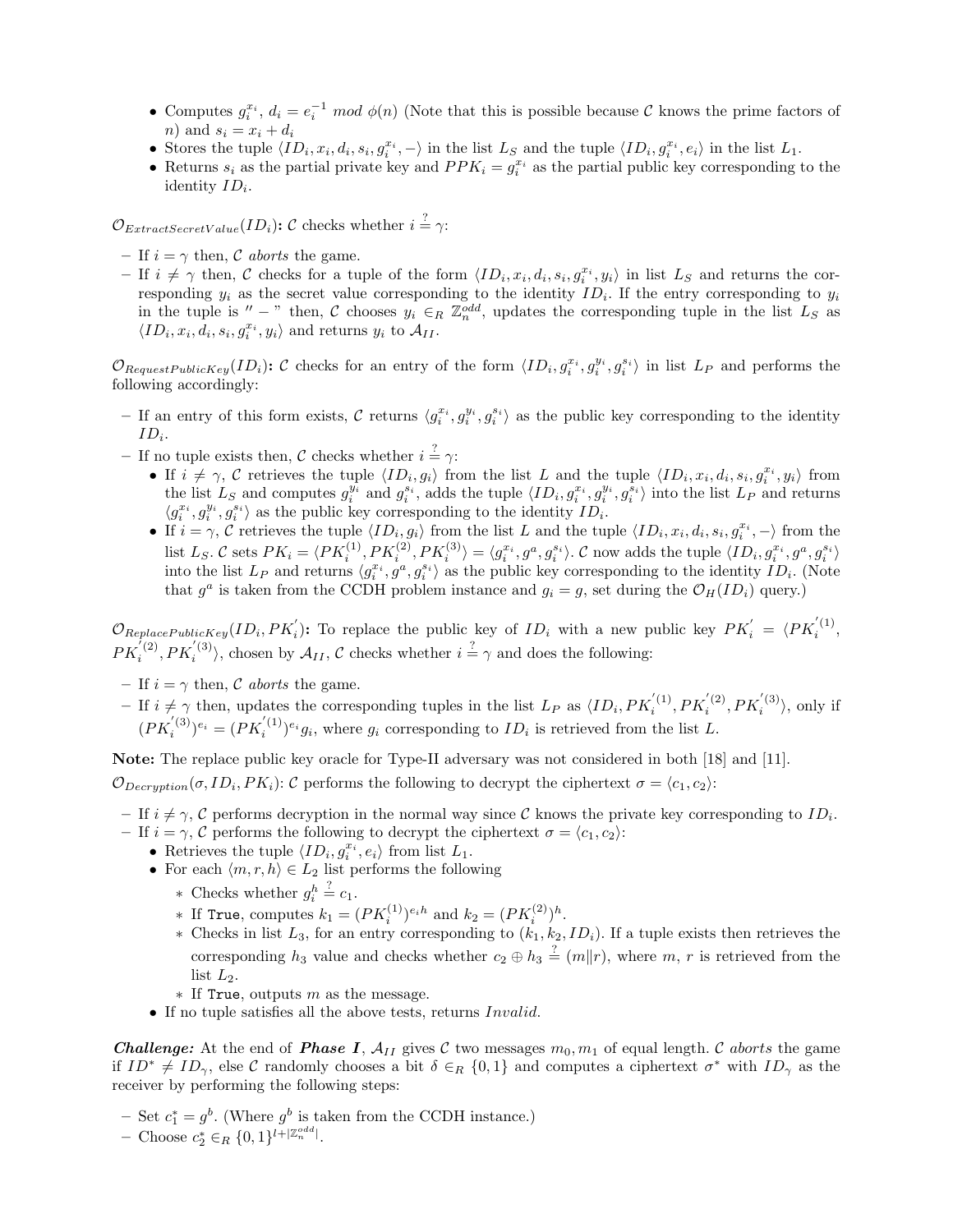Now,  $\sigma^* = \langle c_1^*, c_2^* \rangle$  is sent to  $\mathcal{A}_{II}$  as the challenge ciphertext.

**Phase II:** Again  $A_{II}$  can perform polynomially bounded number of queries to the oracles provided by  $C$ with the following conditions:

- $-$  A<sub>II</sub> should not have queried the decryption oracle with  $(\sigma^*, PK_\gamma, ID_\gamma)$  as input. (It is to be noted that  $PK_{\gamma}$  is the public key corresponding to  $ID_{\gamma}$  during the challenge phase.  $\mathcal{A}_{II}$  is allowed to query the decryption oracle with  $(\sigma^*, PK^*, ID_\gamma)$  as input,  $\forall PK^* \neq PK_\gamma$ .
- $\mathcal{A}_{II}$  should not have queried the secret value corresponding to  $ID_{\gamma}$ .
- $\mathcal{A}_{II}$  should not have replaced the public key corresponding to the identity  $ID_{\gamma}$ .

Guess: At the end of Phase II,  $A_{II}$  produces a bit  $\delta'$  to C but C ignores the response and performs the following to output the solution to the CCDH problem instance.

– Randomly picks a  $k_2$  value from the list  $L_3$  and outputs it as the solution to the CCDH problem instance.

Correctness: Below, we show that the  $k_2$  value obtained through the above step is indeed  $g^{ab}$ .

- The public key component  $PK_{\gamma}^{(2)}$  corresponding to  $ID_{\gamma}$  is set to be  $g^a$  by C during the request public key query and thus  $H(ID_{\gamma})^{y_{\gamma}} = q^{a}$ .
- Since  $H(ID_{\gamma}) = g_{\gamma} = g, D_{\gamma}^{(2)} = y_{\gamma} = a$
- $-$  C has set the  $c_1^*$  component of the challenge ciphertext  $\sigma^*$  as  $g^b$  during the challenge phase.
- In order to decrypt the ciphertext  $\sigma^*$ ,  $\mathcal{A}_{II}$  should have computed a value  $(c_1^*)^{D_γ^{(2)}}$  and queried the  $H_3$ oracle with it as the  $k_2$  component.
- $-$  Now,  $(c_1^*)^{D^{(2)}_\gamma} = (g^b)^a = g^{ab}$ .

Thus, C obtains the solution to the CCDH problem with almost the same advantage of  $A_{II}$  in the IND-RSA-CLE<sub>1</sub>-CCA2-II game  $RSA-CLE_1-CCA2-II$  game.

**Analysis:** We now derive the advantage of C breaking the CCDH problem using the adversary  $A_{II}$ . The simulations of H,  $H_1$ ,  $H_2$  and  $H_3$  clearly shows that the hash oracles are perfectly random. Let  $\epsilon$  be the advantage of  $A_{II}$  in winning the IND-RSA-CLE<sub>1</sub>-CCA2-I game.

The events in which  $\mathcal C$  aborts the game and the respective probabilities are given below:

- 1.  $\mathcal{E}_1$  The event in which C aborts when  $\mathcal{A}_{II}$  queries the secret value corresponding to  $ID_{\gamma}$ .
- 2.  $\mathcal{E}_2$  The event in which C aborts when  $\mathcal{A}_{II}$  replaces the public key corresponding to  $ID_{\gamma}$ .
- 3.  $\mathcal{E}_3$  The event in which  $ID_\gamma$  is not chosen as the target identity by  $\mathcal{A}_{II}$  for the challenge.

Suppose  $\mathcal{A}_{II}$  has made  $q_H$  number of  $\mathcal{O}_H$  queries,  $q_{sv}$  number of  $\mathcal{O}_{ExtractSecretValue}$  queries,  $q_{rpk}$  number of identities for which  $\mathcal{O}_{ReplacePublicKey}$  queries and  $q_{srk}$  be the total number of identities for which the secret value is extracted and the public key is replaced, then:

 $\Pr[\mathcal{E}_1] = \frac{q_{sv}}{q_H}, \Pr[\mathcal{E}_2] = \frac{q_{rpk}}{q_H}$  and  $\Pr[\mathcal{E}_3] = 1 - \frac{1}{q_H - q_{sv}}$ . Therefore,

$$
\begin{aligned} \Pr[\neg abort] & = [\neg \mathcal{E}_1 \land \neg \mathcal{E}_2 \land \neg \mathcal{E}_3] \\ & = \left[1 - \frac{q_{sv}}{q_H}\right]. \left[1 - \frac{q_{rpk}}{q_H}\right]. \left[1 - \left[1 - \frac{1}{q_H - q_{srk}}\right]\right] \\ & = \left[1 - \frac{q_{sv}}{q_H}\right]. \left[1 - \frac{q_{rpk}}{q_H}\right]. \left[1 - \frac{q_{rpk}}{q_H}\right]. \left[\frac{1}{q_H - q_{srk}}\right]. \end{aligned}
$$

Therefore, the advantage of  $\mathcal C$  solving the CCDH problem is  $\epsilon' \geq$  $\sqrt{2}$  $\epsilon$ .  $\left[1-\frac{q_{sv}}{q_H}\right]$ |<br>| ( .  $\left[1-\frac{q_{rpk}}{q_H}\right]$ |<br>| (  $\cdot \left[ \frac{1}{q_H-q_{srk}} \right]$  $\bigg| \bigg)$ .

# 4 Fully RSA Based CLE Scheme (RSA-CLE<sub>2</sub>)

In this section, we propose the fully RSA based certificateless encryption scheme RSA-CLE<sub>2</sub>. The Type-I security is similar to that of the Type-I security proof of RSA-CLE1. We prove the security of the scheme against Type-II attacks under adaptive chosen ciphertext attack (CCA2) assuming the hardness of RSA problem.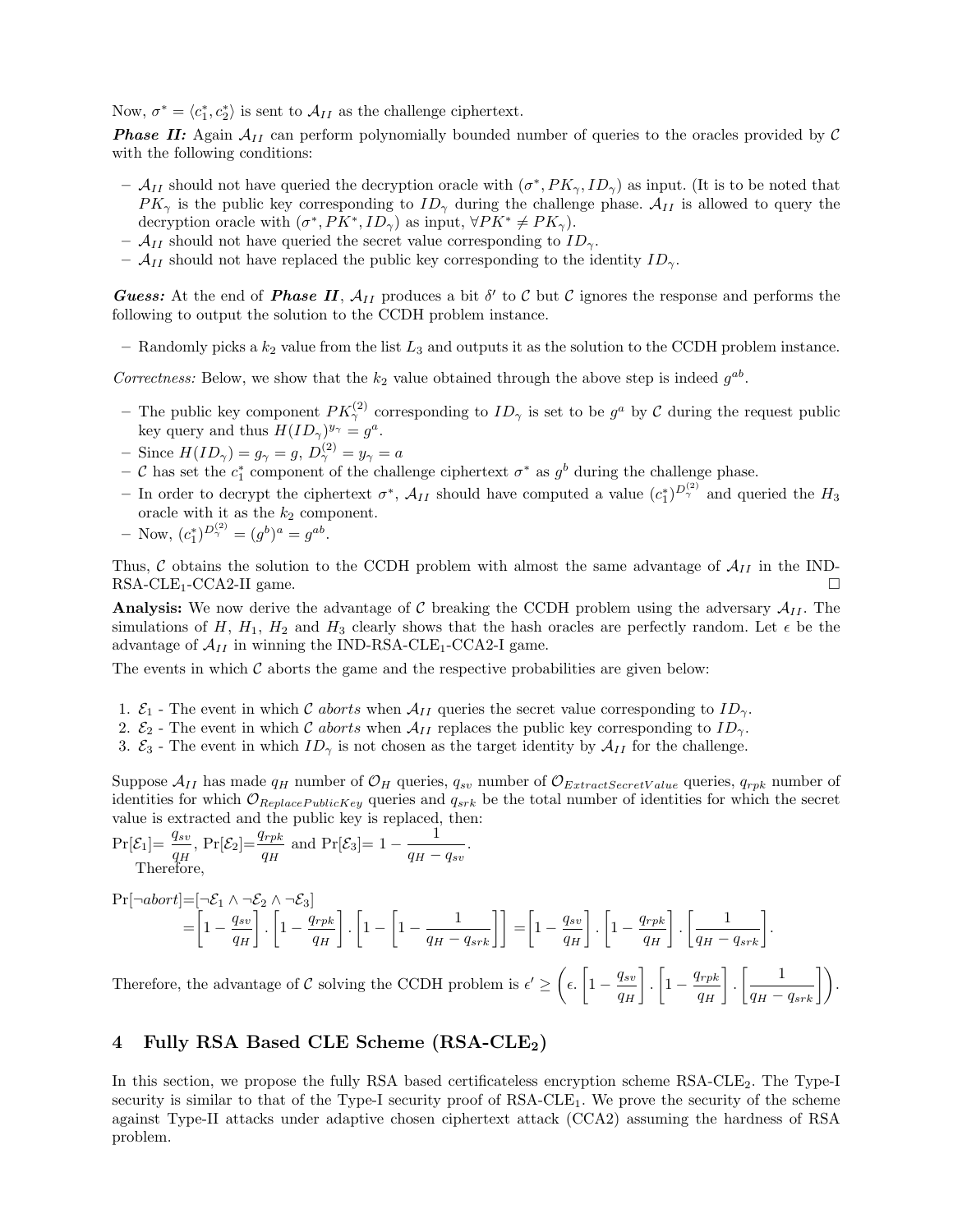### 4.1 The RSA-CLE<sub>2</sub> Scheme

The proposed scheme comprises the following six algorithms. Unless stated otherwise all computations except those in the setup algorithm are done mod n.

**Setup:** The KGC does the following to initialize the system and to setup the public parameters.

- Chooses two primes p and q, such that  $p = 2p' + 1$  and  $q = 2q' + 1$  where p' and q' are also primes. – Computes  $n = pq$  and the Euler's totient function  $\phi(n) = (p-1)(q-1)$ .
- It also chooses three cryptographic hash functions  $H : \{0,1\}^* \to \mathbb{Z}_n^*, H_1 : \{0,1\}^* \times \mathbb{Z}_n^* \to \mathbb{Z}_n^{odd}$  $H_2: \{0,1\}^l \times \mathbb{Z}_n^* \to \mathbb{Z}_n^{odd}$  and  $H_3: \mathbb{Z}_n^* \times \{0,1\}^* \times \{0,1\}^* \to \{0,1\}^{l+|\mathbb{Z}_n^*|}$ , where l is the size of the message.
- Now, KGC publicizes the system parameters,  $params = \langle n, H, H_1, H_2, H_3 \rangle$  and keeps the factors of n, namely  $p$  and  $q$  as the master private key.
- **Partial Key Extract:** This algorithm is executed by the KGC and upon receiving the identity  $ID_A$  of a user A the KGC performs the following to generate the corresponding partial private key  $d_A$ .
	- $-$  Chooses  $x_A \in_R \mathbb{Z}_n^{odd}$ .
	- Computes  $g_A = H(ID_A)$ .
	- Computes the partial public key  $PPK_A = g_A^{x_A}$
	- Computes the value  $e_A = H_1(ID_A, PPK_A)$ .
	- Computes  $d_A$  such that  $e_A d_A \equiv 1 \mod \phi(n)$  and sends the partial private key  $s_A = x_A + d_A \mod$  $\phi(n)$  and the partial public key  $PPK_A$  to the user through a secure channel.
- Set Private Key: On receiving the partial private key the user with identity  $ID<sub>A</sub>$  does the following to generate his secret key.
	- Chooses two primes  $P_A$  and  $Q_A$ , such that  $P_A = 2P'_A + 1$  and  $Q_A = 2Q'_A + 1$ , where  $P'_A$  and  $Q'_A$  are also primes.
	- Computes  $N_A = P_A Q_A$  and the Euler's totient function  $\phi(N_A) = (P_A 1)(Q_A 1)$ .
	- − Chooses  $\hat{e}_A \in_R \mathbb{Z}_{N_A}^{odd}$  as the user public key and computes  $\hat{d}_A \equiv \hat{e}_A^{-1} \mod \phi(N_A)$ .
	- Sets the private key as  $D_A = \langle D_A^{(1)}, D_A^{(2)}, D_A^{(3)}, D_A^{(4)} \rangle = \langle s_A, \hat{d}_A, P_A, Q_A \rangle$ .
- Set Public Key: The user with identity  $ID_A$  computes the public key corresponding to his private key as  $PK_A = \langle PK_A^{(1)}, PK_A^{(2)}, PK_A^{(3)}, PK_A^{(4)} \rangle = \langle PPK_A, g_A^{D_A^{(1)}}, \hat{e}_A, N_A \rangle$  and makes it public.

Note that  $g_A^{x_A}$  was sent by KCG to the user while setting  $ID_A$ 's partial private key. The validity of the public key can be publicly verified using the following verification test:

- Compute  $e_A = H_1(ID_A, PK_A^{(1)})$  and  $g_A = H(ID_A)$ .

- Check whether  $(PK_A^{(2)})^{e_A} \stackrel{?}{=} (PK_A^{(1)})^{e_A}g_A$ 

**Encryption:** To encrypt a message m to a user with identity  $ID_A$ , one has to perform the following steps: – Check the validity of the public key corresponding to  $ID_A$ .

- Choose  $r \in_R \mathbb{Z}_n^{odd}$  and  $\hat{g} \in_R \mathbb{Z}_{N_A}^*$ .
- Compute  $e_A = H_1(ID_A, PK_A^{(1)}), g_A = H(ID_A)$  and  $h = H_2(m, r)$ .
- − Compute  $c_1 = g_A^h$ ,  $c_2 = \hat{g}^{PK_A^{(3)}}$  mod  $N_A$  and  $c_3 = (m||r) \oplus H_3((PK_A^{(1)})^{he_A}, \hat{g}, ID_A)$ .

Now,  $\sigma = (c_1, c_2, c_3)$  is send as the ciphertext to the user A.

**Decryption:** The receiver with identity  $ID_A$  does the following to decrypt a ciphertext  $\sigma = (c_1, c_2, c_3)$ :

- Computes  $k_1 = \frac{(c_1)^{D_A^{(1)}e_A}}{2}$  $c_1$  and  $k_2 = (c_2)^{D_A^{(2)}}$  mod  $N_A$ .
- Retrieves  $(m||r) = H_3(k_1, k_2, ID_A) \oplus c_3.$
- Computes  $h' = H_2(m, r)$  and checks whether  $c_1 \stackrel{?}{=} g_A^h$ . User A accepts the message only if the above check holds.
- 

Correctness of the scheme: During decryption there are two key components in the computation of the  $H_3$ hash function, namely  $k_1$  and  $k_2$ . The correctness for the first component is shown below:

$$
k_1 = \frac{(c_1)^{D_A^{(1)}e_A}}{c_1} = \frac{(g_A^h)^{(x_A + d_A)e_A}}{g_A^h} = \frac{(g_A^{x_A + d_A})^{he_A}}{g_A^h} = \frac{g_A^{x_Ahe_A + d_Ahe_A}}{g_A^h}
$$

$$
= \frac{g_A^{x_Ahe_A + h}}{g_A^h} \text{ (since } d_Ae_A \equiv 1 \mod \phi(n))
$$

$$
= g_A^{x_Ahe_A} = (PK_A^{(1)})^{he_A}
$$

The correctness for the second component follows, because,

 $k_2 = (c_1)^{D_A^{(2)}} \mod N_A = (\hat{g}^{\hat{e}_A})^{\hat{d}_A} \mod N_A = \hat{g}$  (Since  $\hat{e}_A \hat{d}_A \equiv 1 \mod \phi(N_A)$ )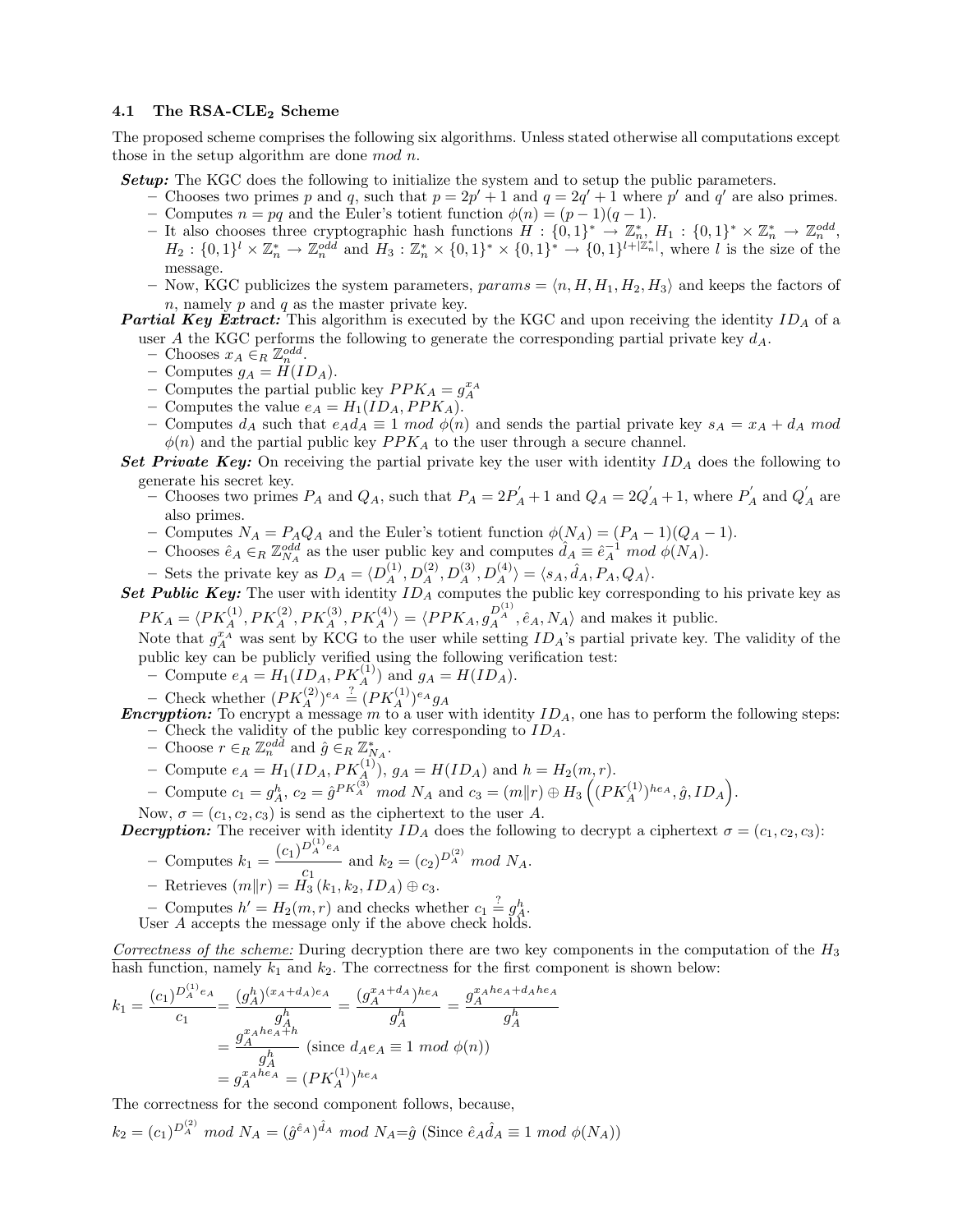#### Confidentiality against Type-I Adversary:

**Theorem 3.** Our certificateless public key encryption scheme  $RSA\text{-}CLE_2$  is  $IND\text{-}RSA\text{-}CLE_2\text{-}CCA2\text{-}I$  secure in the random oracle model, if the RSA problem is intractable in  $\mathbb{Z}_n^*$ , where p, q,  $(p-1)/2$  and  $(q-1)/2$  are large prime numbers.

The proof for this theorem is similar to that of the Type-I proof of  $RSA-CLE_1$  (IND- $RSA-CLE_1-CCA2-I$ ).

#### Confidentiality against Type-II Adversary:

**Theorem 4.** Our certificateless public key encryption scheme  $RSA-CLE_2$  is  $IND-RSA-CLE_2-CCA2-II$  secure in the random oracle model, if the RSA problem is intractable in  $\mathbb{Z}_N^*$ , where  $N = PQ$  and P, Q,  $(P-1)/2$ ,  $(Q-1)/2$  are large prime numbers.

**Proof:** Suppose an adversary  $\mathcal{A}_{II}$  is capable of breaking the IND-RSA-CLE<sub>2</sub>-CCA2-II security of our RSA-CLE<sub>2</sub> scheme and a challenger C is challenged with an instance of the RSA problem say  $\langle N, \hat{e}, b \rangle$ , where N is a composite number with two big prime factors P and  $Q$ ,  $(P-1)/2$  and  $(Q-1)/2$  are also primes,  $\hat{e} \in_R \mathbb{Z}_N^{odd}$  and  $b \in \mathbb{Z}_N^*$ . C can make use of  $\mathcal{A}_{II}$  to compute a, such that  $a^{\hat{e}} \equiv b \mod N$ , by playing the following interactive game with  $\mathcal{A}_{II}$ . It is to be noted that both P and Q are not known to C.

**Setup:**  $\mathcal{C}$  begins the game by setting up the system parameters as in the IND-RSA-CLE<sub>2</sub>-CCA2-II scheme. C chooses two big primes p and q, computes  $n = pq$  and sends params  $= \langle n \rangle$  and, p and q as the master private key to  $\mathcal{A}_{II}$ . C also designs the four hash functions H, H<sub>1</sub>, H<sub>2</sub> and H<sub>3</sub> as random oracles  $\mathcal{O}_H$ ,  $\mathcal{O}_{H_1}$ ,  $\mathcal{O}_{H_2}$  and  $\mathcal{O}_{H_3}$ . C maintains three lists L, L<sub>1</sub>, L<sub>2</sub> and L<sub>3</sub> in order to consistently respond to the queries to the random oracles  $\mathcal{O}_H$ ,  $\mathcal{O}_{H_1}$ ,  $\mathcal{O}_{H_2}$  and  $\mathcal{O}_{H_3}$  respectively and to maintain the consistency of the private key request and public key request oracles,  $C$  maintains lists  $L_S$  and  $L_P$  respectively.

**Phase I:**  $A_{II}$  performs a series of queries to the oracles provided by C. The descriptions of the oracles and the responses given by C to the corresponding oracle queries by  $A_{II}$  are described below. We assume that  $\mathcal{O}_H(.)$  oracle is queried with  $ID_i$  as input, before any other oracle is queried with the corresponding identity,  $ID_i$  as one of the input parameters.

 $\mathcal{O}_H(ID_i):$  We will make a simplifying assumption that  $\mathcal{A}_{II}$  queries the  $\mathcal{O}_H$  oracle with distinct identities in each query. If the same identity is repeatedly queried to this oracle, by definition, the oracle consults the list L and gives the same response. Thus, we assume that  $\mathcal{A}_{II}$  asks  $q_H$  distinct queries for  $q_H$  distinct identities. C selects a random index  $\gamma$ , where  $1 \leq \gamma \leq q_H$  and C does not reveal  $\gamma$  to  $\mathcal{A}_{II}$ . When  $\mathcal{A}_{II}$  generates the  $\gamma^{th}$ query on  $ID_{\gamma}$ , C fixes  $ID_{\gamma}$  as target identity for the challenge phase.

In order to answer a query to the  $\mathcal{O}_H$  oracle, C checks whether a tuple of the form  $\langle ID_i, g_i \rangle$  exists in the list L and if a tuple of this form exists, C returns the corresponding  $g_i$ . If it does not exist, C chooses  $g_i \in_R \mathbb{Z}_n^*$ , adds the tuple  $\langle ID_i, g_i \rangle$  to the list L and returns  $g_i$  to  $\mathcal{A}_{II}$ .

 $\mathcal{O}_{H_1}(ID_i, g_i^{x_i})$ : To respond to this query, C checks whether a tuple of the form  $\langle ID_i, g_i^{x_i}, e_i \rangle$  exists in the list L<sub>1</sub>. If it exists, C returns the corresponding  $e_i$ , else C chooses  $e_i \in_R \mathbb{Z}_n^{odd}$ , adds the tuple  $\langle ID_i, g_i^{x_i}, e_i \rangle$  to the list  $L_1$  and returns  $e_i$  to  $\mathcal{A}_{II}$ .

 $\mathcal{O}_H$ <sub>2</sub> (m, r): To respond to this query, C checks whether a tuple of the form  $\langle m, r, h \rangle$  exists in the list  $L_2$ . If a tuple of this form exists, C returns the corresponding h else chooses  $h \in_R \mathbb{Z}_n^{odd}$ , adds the tuple  $\langle m, r, h \rangle$  to the list  $L_2$  and returns h to  $\mathcal{A}_{II}$ .

 $\mathcal{O}_{H_3}(k_1, k_2, ID_i)$ : To respond to this query, C checks whether a tuple of the form  $\langle k_1, k_2, ID_i, h_3 \rangle$  exists in the list  $L_3$ . If a tuple of this form exists, C returns the corresponding  $h_3$  else retrieves  $N_i$  corresponding to ID<sub>i</sub> from the list  $L_P$ , chooses  $h_3 \in_R \{0,1\}^{l+|\mathbb{Z}_{N_i}^*|}$ , adds the tuple  $\langle k_1, k_2, ID_i, h_3 \rangle$  to the list  $L_3$  and returns  $h_3$  to  $\mathcal{A}_{II}$ .

 $\mathcal{O}_{PartialKeyExtract}(ID_i):$  To respond to this query, C does the following: C checks whether a tuple of the form  $\langle ID_i, x_i, d_i, s_i, g_i^{x_i}, \hat{d}_i, P_i, Q_i \rangle$  exists in list  $L_S$ .

- If it exists then, C outputs the corresponding  $s_i$  as the partial private key and  $PPK_i = g_i^{x_i}$  as the partial public key of the identity  $ID_i$ .
- If a tuple does not exist then,  $\mathcal C$  performs the following:
	- Chooses  $x_i, e_i \in_R \mathbb{Z}_n^{odd}$ .
	- Retrieves the tuple  $\langle ID_i, g_i \rangle$  from the list L.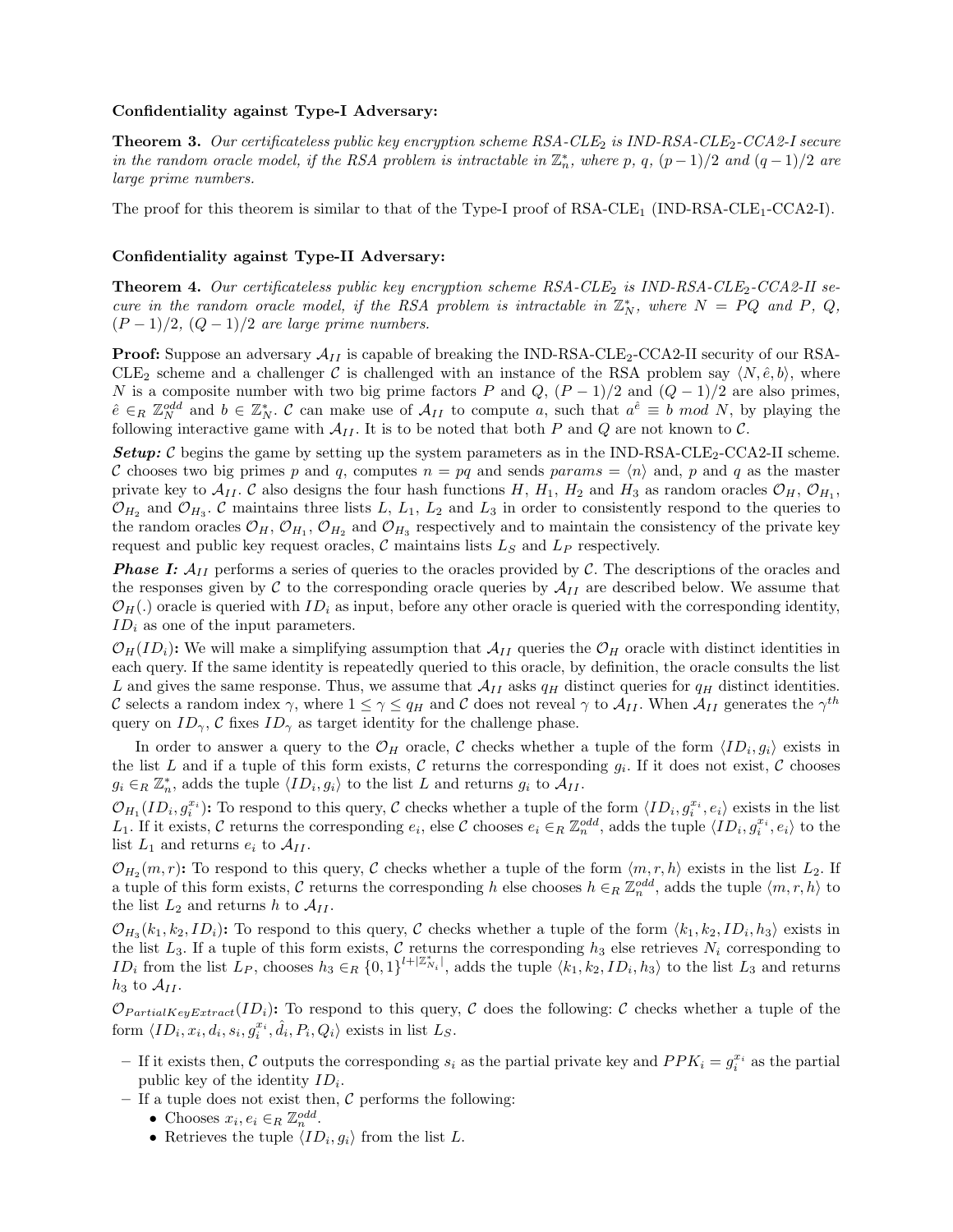- Computes  $g_i^{x_i}$ ,  $d_i = e_i^{-1} \mod \phi(n)$  (Note that this is possible because C knows the prime factors of n) and  $s_i = x_i + d_i$
- Stores the tuple  $\langle ID_i, x_i, d_i, s_i, g_i^{x_i}, -, -, -, \rangle$  in the list  $L_S$  and the tuple  $\langle ID_i, g_i^{x_i}, e_i \rangle$  in the list  $L_1$ .
- Stores the tuple  $\langle ID_i, g_i^{x_i}, g_i^{s_i}, e_i, -, -, \rangle$  in the list  $L_P$ .
- Returns  $s_i$  as the partial private key and  $PPK_i = g_i^{x_i}$  as the partial public key corresponding to the identity  $ID_i$ .

 $\mathcal{O}_{ExtractSecretValue}(ID_i)$ : C checks whether  $i = \gamma$ :

- If  $i = \gamma$  then, C aborts the game.
- $-$  If  $i \neq \gamma$  then, C checks for a tuple of the form  $\langle ID_i, x_i, d_i, s_i, g_i^{x_i}, \hat{d}_i, P_i, Q_i \rangle$  in list  $L_S$  and returns the corresponding  $\hat{d}_i, P_i, Q_i$  as the secret values corresponding to the identity  $ID_i$ . If the entries corresponding to  $(\hat{d}_i, P_i, Q_i)$  in the tuple are  $("-"," -", " -")$  then,  $C$  performs the following:
	- Chooses two big primes  $P_i$  and  $Q_i$  and computes  $N_i = P_i Q_i$ ,
	- Chooses  $\hat{d}_i \in_R \mathbb{Z}_{N_i}^*$  and computes  $\hat{e}_i \equiv \hat{d}_i^{-1} \mod \phi(N_i)$ ,
	- Updates the corresponding tuple in the list  $L_P$  as  $\langle ID_i, g_i^{x_i}, g_i^{s_i}, e_i, \hat{e}_i, N_i, \rangle$ ,
	- Updates the corresponding tuple in the list  $L_S$  as  $\langle ID_i, x_i, d_i, s_i, g_i^{x_i}, \hat{d}_i, P_i, Q_i \rangle$  and
	- Returns  $(\hat{d}_i, P_i, Q_i)$  as the secret values to  $\mathcal{A}_{II}$ .

 $\mathcal{O}_{RequestPublicKey}(ID_i):$  We assume that this query is executed only after  $\mathcal{O}_{PartialKeyExtract}(ID_i)$  and  $\mathcal{O}_{ExtractSecretValue}(ID_i)$  queries. C performs the following to respond to this query:

- $-I$  if  $i \neq \gamma$  then an entry of the form  $\langle ID_i, g_i^{x_i}, g_i^{s_i}, e_i, \hat{e}_i, N_i, \rangle$  must exist in the list  $L_P$ , C returns  $\langle g_i^{x_i}, g_i^{s_i}, \hat{e}_i, N_i \rangle$  as the public key corresponding to the identity  $ID_i.$
- If  $i = \gamma$ , C performs the following:
	- Retrieves the tuples  $\langle ID_i, g_i \rangle$ ,  $\langle ID_i, g_i^x, e_i \rangle$  and  $\langle ID_i, x_i, d_i, s_i, g_i^{x_i}, -, -, \rangle$  from the lists L, L<sub>1</sub> and  $L<sub>S</sub>$  respectively.
	- C sets  $PK_i = \langle PK_i^{(1)}, PK_i^{(2)}, PK_i^{(3)}, PK_i^{(4)} \rangle = \langle g_i^{x_i}, g_i^{s_i}, \hat{e}, N \rangle$ . (It is to be noted that  $\hat{e}$  and N are taken from the RSA problem instance received by  $C$ .)
	- C now adds the tuple  $\langle ID_i, g_i^{x_i}, g_i^{s_i}, e_i, \hat{e}, N \rangle$  into the list  $L_P$  and returns  $\langle g_i^{x_i}, g_i^{s_i}, \hat{e}, N \rangle$  as the public key corresponding to the identity  $ID_i$ .

 $\mathcal{O}_{ReplacePublicKey}(ID_i, PK_i')$ : To replace the public key of  $ID_i$  with a new public key  $PK_i' = \langle PK_i^{(1)},$  $PK_i^{(2)}, PK_i^{(3)}, PK_i^{(4)}\rangle$ , chosen by  $\mathcal{A}_{II}$ , C checks whether  $i = \gamma$  and does the following:

- If  $i=\gamma$  then,  $\mathcal C$   $\emph{aborts}$  the game.
- $-I$  if  $i \neq \gamma$  then, updates the corresponding tuples in the list  $L_P$  as  $\langle ID_i, PK_i^{(1)}, PK_i^{(2)}, e_i, PK_i^{(3)} PK_i^{(4)}\rangle$ , only if  $(PK_i^{(2)})^{e_i} = (PK_i^{(1)})^{e_i}g_i$ , where  $g_i$  corresponding to  $ID_i$  is retrieved from the list L.

Note: This oracle was not considered in both [18] and [11] for Type-II adversary.

 $\mathcal{O}_{Decryption}(\sigma, ID_i, PK_i):$  C performs the following to decrypt the ciphertext  $\sigma = \langle c_1, c_2, c_3 \rangle$ :

– If  $i \neq \gamma$ , C performs decryption in the normal way since C knows the private key corresponding to  $ID_i$ .

- If  $i = \gamma$ , C performs the following to decrypt the ciphertext  $\sigma = \langle c_1, c_2, c_3 \rangle$ :
	- Retrieves the tuple  $\langle ID_i, g_i^{x_i}, e_i \rangle$  from the list  $L_1$ .
	- For each  $\langle m, r, h \rangle \in L_2$  list performs the following:
		- $*$  Checks whether  $g_i^h$  $\stackrel{?}{=} c_1.$
		- \* If True, computes  $k_1 = (PK_i^{(1)})^{e_i h}$ .
		- ∗ Checks in list  $L_3$ , for the tuples of the form  $\langle k_1, k_2, ID_i, h_3 \rangle$  (Note that there may be more than one tuple in the list with the same  $k_1$ ). Picks up the tuple for which the value  $k_2^{e_i} = c_2$  and retrieves the corresponding  $h_3$  value. Checks whether  $c_3 \oplus h_3 \stackrel{?}{=} (m||r)$ , where  $m, r$  is retrieved from the list  $L_2$ .
		- $*$  If True, outputs m as the message.
	- If no tuple satisfies all the above tests, returns Invalid.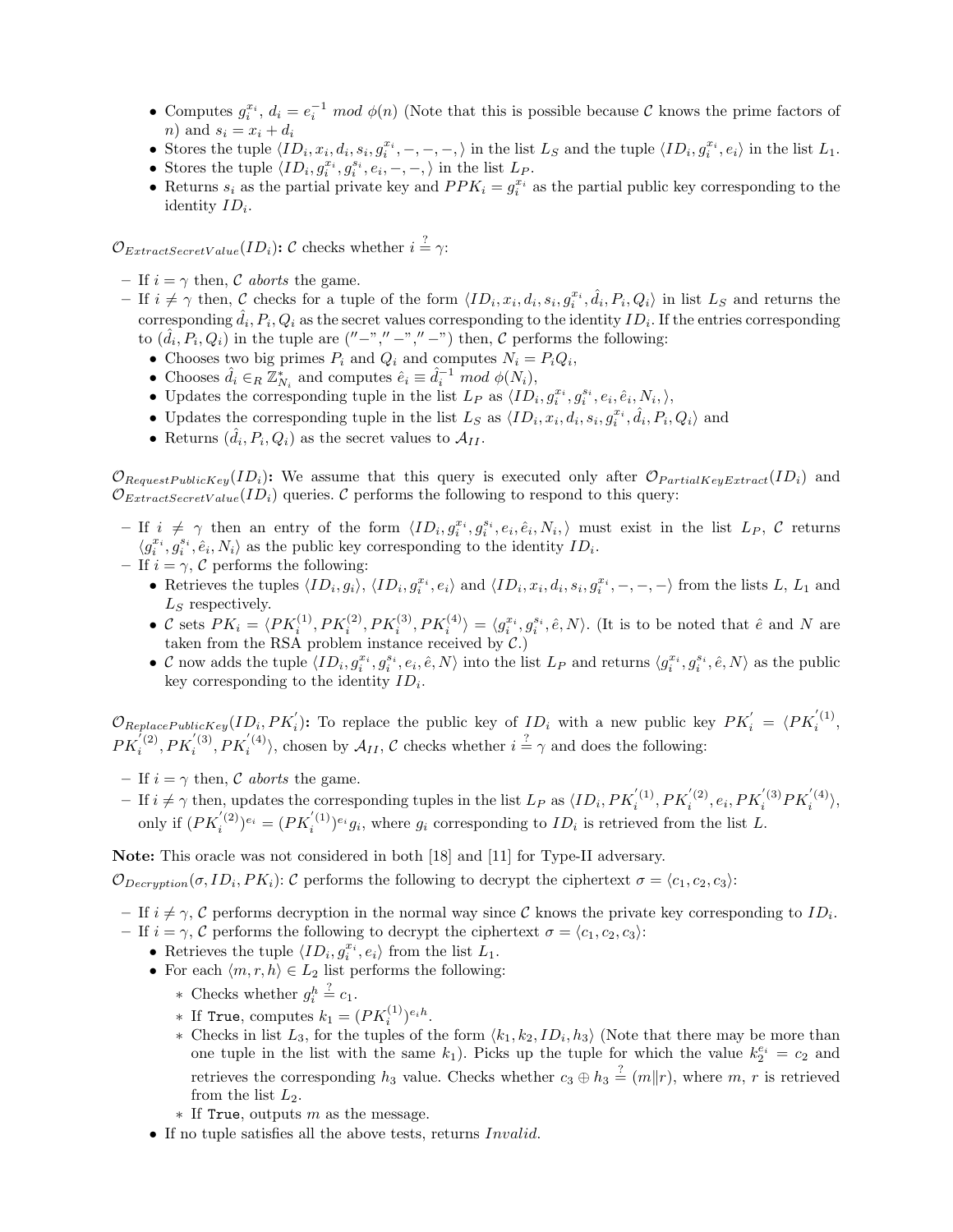**Challenge:** At the end of **Phase I**,  $A_{II}$  gives C two messages  $m_0, m_1$  of equal length and an identity  $ID^*$ for the challenge. C aborts the game if  $ID^* \neq ID_{\gamma}$ , else C randomly chooses a bit  $\delta \in_R \{0,1\}$  and computes a ciphertext  $\sigma^*$  with  $ID_{\gamma}$  as the receiver by performing the following steps:

- Chooses  $h \in \mathbb{Z}_n^{odd}$
- $\text{-}$  Computes  $c_1^* = g_i^h$ .
- − Sets  $c_2^* = b$  (Here b is taken from the RSA problem instance.)
- Choose  $c_3^*$  ∈<sub>R</sub> {0, 1}<sup>*l*+| $\mathbb{Z}_n^*$ |</sup>.

Now,  $\sigma^* = \langle c_1^*, c_2^*, c_3^* \rangle$  is sent to  $\mathcal{A}_{II}$  as the challenge ciphertext.

**Phase II:** Again  $A_{II}$  can perform polynomially bounded number of queries to the oracles provided by  $C$ with the following conditions:

- $-$  A<sub>II</sub> should not have queried the decryption oracle with  $(\sigma^*, PK_\gamma, ID_\gamma)$  as input. (It is to be noted that  $PK_{\gamma}$  is the public key corresponding to  $ID_{\gamma}$  during the challenge phase.  $\mathcal{A}_{II}$  is allowed to query the decryption oracle with  $(\sigma^*, PK^*, ID_\gamma)$  as input,  $\forall PK^* \neq PK_\gamma$ .
- $\mathcal{A}_{II}$  should not have queried the secret value corresponding to  $ID_{\gamma}$ .
- $\mathcal{A}_{II}$  should not have replaced the public key corresponding to the identity  $ID_{\gamma}$ .

**Guess:** At the end of **Phase II**,  $A_{II}$  produces a bit  $\delta'$  to C but C ignores the response and performs the following to output the solution to the RSA problem instance.

– Randomly picks a  $k_2$  value from the list  $L_3$  and outputs it as the solution to the RSA problem instance.

Correctness: Below, we show that the  $k_2$  value obtained through the above step is indeed a, such that  $a^{\hat{e}} = b$ .

- The public key components  $PK_{\gamma}^{(3)}$  and  $PK_{\gamma}^{(4)}$  corresponding to  $ID_{\gamma}$  were set to be  $\hat{e}$  and N by C during the request public key query, therefore the private key component  $D_{\gamma}^{(2)} = \hat{d} \mod N$ , such that  $\hat{d} \equiv \hat{e} \mod N$  $\phi(N)$  (It is to be noted that  $\mathcal C$  does not know  $\hat d$ ).
- $-$  C has set the  $c_2^*$  component of the challenge ciphertext  $\sigma^*$  as b during the challenge phase.
- In order to decrypt the ciphertext  $\sigma^*$ ,  $\mathcal{A}_{II}$  should have computed a value  $(c_2^*)^{D^{(2)}_\gamma}$  mod N and queried the  $H_3$  oracle with it as the  $k_2$  component.
- We show that  $(c_2^*)^{D^{(2)}_\gamma} \mod N = a$ ,

$$
(c_2^*)^{D^{(2)}_\gamma} \mod N = b^{\hat{d}} \mod N = a^{\hat{e}\hat{d}} \mod N = a \mod N \text{ (Since } \hat{d} \equiv \hat{e} \mod \phi(N))
$$

Thus, C obtains the solution to the RSA problem with almost the same advantage of  $A_{II}$  in the IND-RSA-CLE<sub>2</sub>-CCA2-II game.  $CLE<sub>2</sub>-CCA2-II$  game.

Analysis: We now derive the advantage of C breaking the CCDH problem using the adversary  $A_{II}$ . The simulations of H,  $H_1$ ,  $H_2$  and  $H_3$  clearly shows that the hash oracles are perfectly random. Let  $\epsilon$  be the advantage of  $\mathcal{A}_{II}$  in winning the IND-RSA-CLE<sub>2</sub>-CCA2-I game.

The events in which  $C$  aborts the game and the respective probabilities are given below:

- 1.  $\mathcal{E}_1$  The event in which C aborts when  $\mathcal{A}_{II}$  queries the secret value corresponding to  $ID_{\gamma}$ .
- 2.  $\mathcal{E}_2$  The event in which C aborts when  $\mathcal{A}_{II}$  replaces the public key corresponding to  $ID_{\gamma}$ .
- 3.  $\mathcal{E}_3$  The event in which  $ID_\gamma$  is not chosen as the target identity by  $\mathcal{A}_{II}$  for the challenge.

Suppose  $A_I$  has made  $q_H$  number of  $\mathcal{O}_H$  queries,  $q_{sv}$  number of  $\mathcal{O}_{ExtractSecretValue}$  queries,  $q_{rpk}$  number of identities for which  $\mathcal{O}_{ReplacePublicKey}$  queries and  $q_{srk}$  be the total number of identities for which the secret value is extracted and the public key is replaced, then:

$$
\Pr[\mathcal{E}_1] = \frac{q_{sv}}{q_H}, \Pr[\mathcal{E}_2] = \frac{q_{rpk}}{q_H} \text{ and } \Pr[\mathcal{E}_3] = 1 - \frac{1}{q_H - q_{sv}}.
$$
  
Therefore,

$$
\Pr[\neg abort] = \left[\neg \mathcal{E}_1 \land \neg \mathcal{E}_2 \land \neg \mathcal{E}_3\right] \\
= \left[1 - \frac{q_{sp}}{q_H}\right] \cdot \left[1 - \frac{q_{rpk}}{q_H}\right] \cdot \left[1 - \left[1 - \frac{1}{q_H - q_{srk}}\right]\right] \\
= \left[1 - \frac{q_{sv}}{q_H}\right] \cdot \left[1 - \frac{q_{rpk}}{q_H}\right] \cdot \left[\frac{1}{q_H - q_{srk}}\right].
$$

Therefore, the advantage of  $\mathcal C$  solving the CCDH problem is  $\epsilon' \geq$  $\sqrt{2}$  $\epsilon$ .  $\left[1-\frac{q_{sv}}{q_H}\right]$ |<br>| ( .  $\left[1-\frac{q_{rpk}}{q_H}\right]$ |<br>| (  $\cdot \left[ \frac{1}{q_H-q_{srk}} \right]$  $\bigg| \bigg)$ .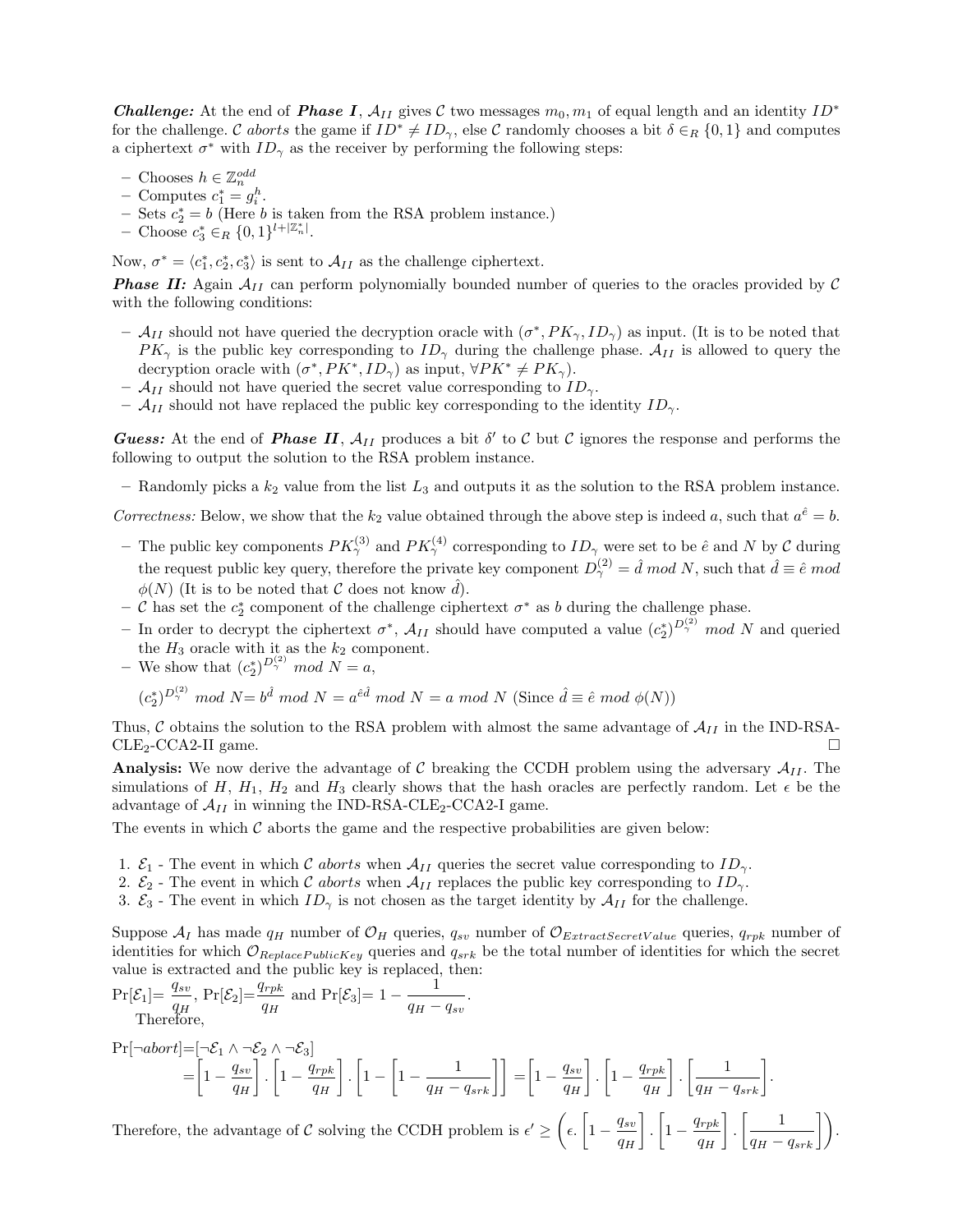# 5 Comparison Study

We compare our schemes with the two existing secure schemes [11] and [18]. We compare the level of security offered by each schemes and the assumptions used to prove the security against the two adversaries. The Type-I security of the scheme in [11] is based on RSA assumption and thus operates on composite groups and is CPA secure against both Type-I and Type-II adversaries. The Type-II security is based on the composite computational Diffie Hellman Assumption (CCDH). Both Type-I and Type-II securities of the scheme in [18] are based on the CDH assumption in multiplicative groups with prime order. Our schemes are based on RSA assumption and operates on composite groups. The major operations in all the schemes are multiplication and exponentiation, still, we do not consider them for the comparison due to the fact that the security parameters are different for RSA based schemes and schemes based on multiplicative groups with prime order.

| Scheme            | Security           | Assumption |                |
|-------------------|--------------------|------------|----------------|
|                   |                    |            | Type-I Type II |
| Lai et al. $[11]$ | <b>CPA</b>         |            | RSA CCDH       |
| Sun et al. [18]   | $\overline{CC}$ A2 | CDH.       | CDH.           |
| $RSA-CLE_1$       | CCA2               | <b>RSA</b> | <b>CCDH</b>    |
| $RSA-CLE2$        | CCA2               | <b>RSA</b> | <b>RSA</b>     |

Table-1: Comparison of level of security and assumptions

# 6 Acknowledgment:

We would like to extend our sincere thanks to the anonymous referees of the PROVSEC-2010 program committee who have given us insightful remarks which helped us in improving the security proofs of the scheme.

# 7 Conclusion

In this paper, we have proposed two CCA2 secure certificateless encryption schemes. For the first scheme the Type-I security is based on the RSA assumption and Type-II security is based on the composite computational Diffie Hellman assumption. Both Type-I and Type-II securities of our second scheme are based on the RSA assumption. Our schemes are quite novel and based on entirely different key construct and protocol. It should be further noted that the existing schemes [11] and [18] consider a security model in which the Type-I adversary is not provided the extract secret value oracle, for the target identity. Our security model is stronger because we permit the extract secret value oracle corresponding to the target identity to the Type-I adversary. In fact, the scheme in [11] is not secure with this oracle access. However, in our security model the secret value corresponding to the target identity is given to the Type-I adversary, which makes it stronger. Moreover, we provide strong decryption oracle for Type-I adversary, i.e, the decryption of a ciphertext is provided by the challenger even if the public key of the corresponding user is replaced after the generation of the ciphertext. Thus we provide a CCA2 secure CLE whose security is partly based on RSA and another scheme which is fully based on RSA assumption. We have proved the security of our schemes in the random oracle model. We leave it an interesting open problem to design a CLE scheme in the original model [1] with the security of the scheme fully based on RSA assumption.

# References

- 1. Sattam S. Al-Riyami and Kenneth G. Paterson. Certificateless public key cryptography. In *Advances in Cryptology - ASIACRYPT 2003*, volume 2894 of *Lecture Notes in Computer Science*, pages 452–473. Springer, 2003.
- 2. Joonsang Baek, Reihaneh Safavi-Naini, and Willy Susilo. Certificateless public key encryption without pairing. In *Information Security - ISC 2005*, volume 3650 of *Lecture Notes in Computer Science*, pages 134–148. Springer, 2005.
- 3. Xavier Boyen. Multipurpose identity-based signcryption (a swiss army knife for identity-based cryptography). In *Advances in Cryptology - CRYPTO 2003*, volume 2729 of *Lecture Notes in Computer Science*, pages 383–399. Springer, 2003.